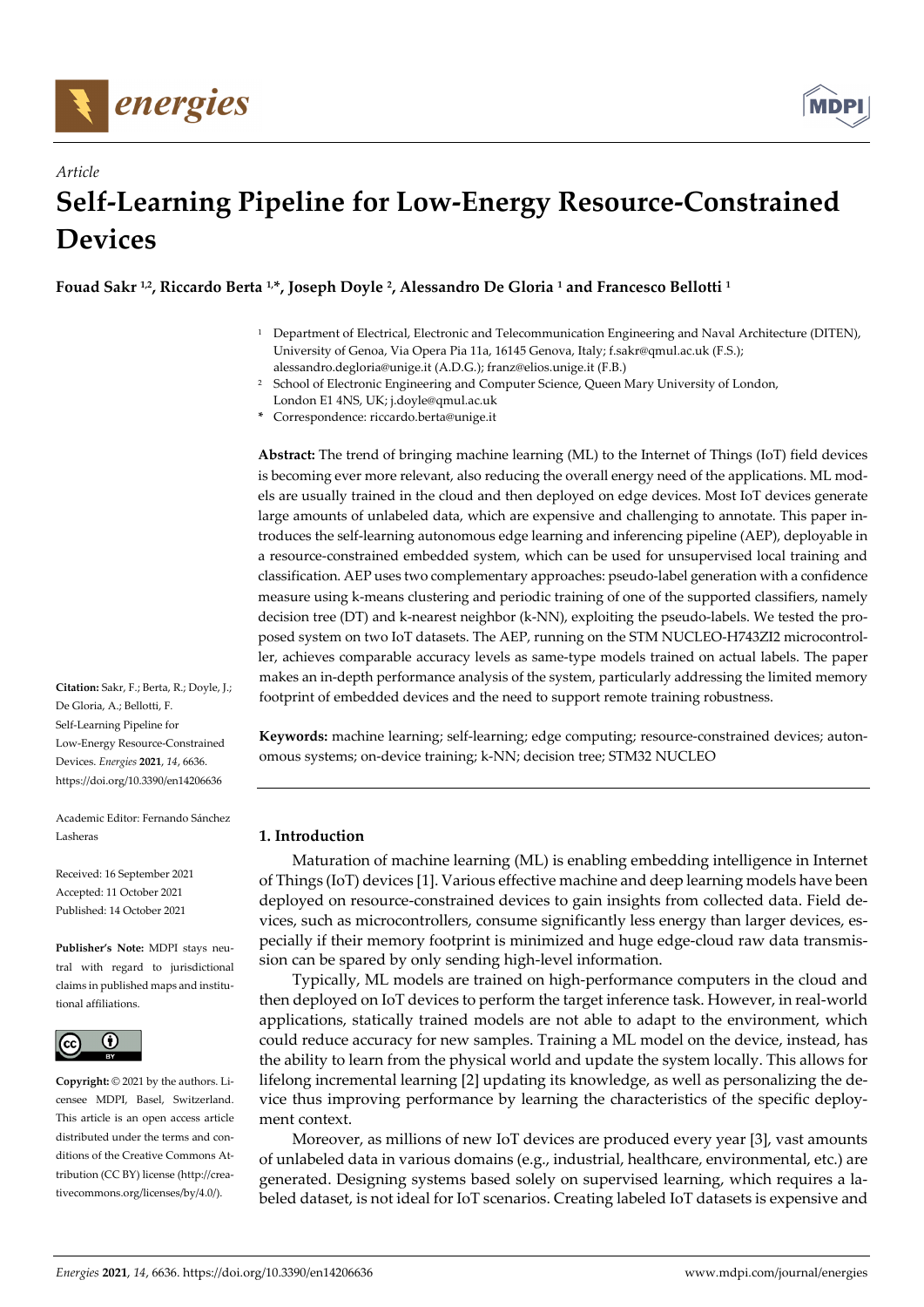hardly feasible [4]. Therefore, it is of utmost importance to smartly leverage the quantity of unlabeled data produced by the end devices deployed in the field.

Semi-supervised and self-supervised learning techniques have shown encouraging results in learning from unlabeled data. The former approach exploits a partially labeled dataset [5], while the latter trains a model using automatically generated pseudo-labels [6,7]. Fully automated solutions look particularly suited for applications deployable in hostile environments, possibly due to difficulties in communications or the need to keep energy consumption and/or costs low. Target applications may involve, for instance, remote agriculture, farming, mining, manufacturing, emergency, or the military.

We have explored feasibility of a self-supervised learning system in an embedded environment in [7]. In this new paper, we are interested in going more in depth with the performance analysis, also tackling three research questions. First, we investigate the possibility of increasing robustness in a sample selection for automated training, as the training data in such an autonomous system should be as compact and noiseless as possible to avoid performance degradation. We are interested in sample selection rather than feature selection (which is another method of dataset reduction), as we assume that the sensor configuration of a device deployed in the field is already optimized according to the target application. Second, we investigate the possible advantages of a memory management algorithm for limited resource field devices to minimize the memory occupation associated with the continuous flow of samples that may be used for the training set. Third, we perform a timing analysis on a state-of-the-art microcontroller to evaluate the overall system's ability to meet real-time performance requirements.

We have performed this analysis on the Self-Learning Autonomous Edge Learning and Inferencing Pipeline (AEP) system. AEP is a software system we have developed for resource-constrained devices. Besides the inference capability, the AEP allows autonomous field training by means of a two-stage pipeline, involving a label generation with a confidence measure step and on-device training. This paper presents an in-depth evaluation of the proposed system on two publicly available datasets for IoT applications, using the NUCLEO-H743ZI2 microcontroller.

The remainder of this paper is organized as follows: Section 2 reviews related work, and Section 3 provides some background on the algorithms employed in the pipeline. Section 4 presents the proposed system, and Section 5 the experimental analysis. Section 6 concludes the paper and indicates possible directions for future research.

# **2. Literature Review**

A large research effort has been devoted to learning from unlabeled data. We can identify three main research areas in the field: combining clustering with classification, semi-supervised learning, and self-supervised learning, as shown in this section.

# *2.1. Combining Supervised and Unsupervised Learning*

Qaddoura et al. [8] propose a three-stage classification approach for IoT intrusion detection. In the first stage, the IoT training data is reduced by 10% after grouping the data using k-means clustering. Then, oversampling is performed to address the lack of minority class instances. In the final stage, the enlarged dataset is used to train a single hidden layer feed-forward neural network. The authors claim that the proposed approach outperforms other approaches on the selected dataset. Reference [9] proposes a method to improve the classification accuracy by applying clustering techniques, namely k-means and hierarchical clustering, to the dataset before the classification algorithms. Their experimental analysis shows that higher accuracy is achieved after applying the classification algorithms, namely naïve Bayes and neural network, to the clustered data. The work in [10] presents a hybrid framework that uses network traffic to protect IoT networks from unauthorized device access. For each device type in the dataset, a binary one-vs-rest random forest classifier is trained, and the model is stored. During prediction, if all saved classifiers failed to classify the feature vector as a "known" device, the OPTICS clustering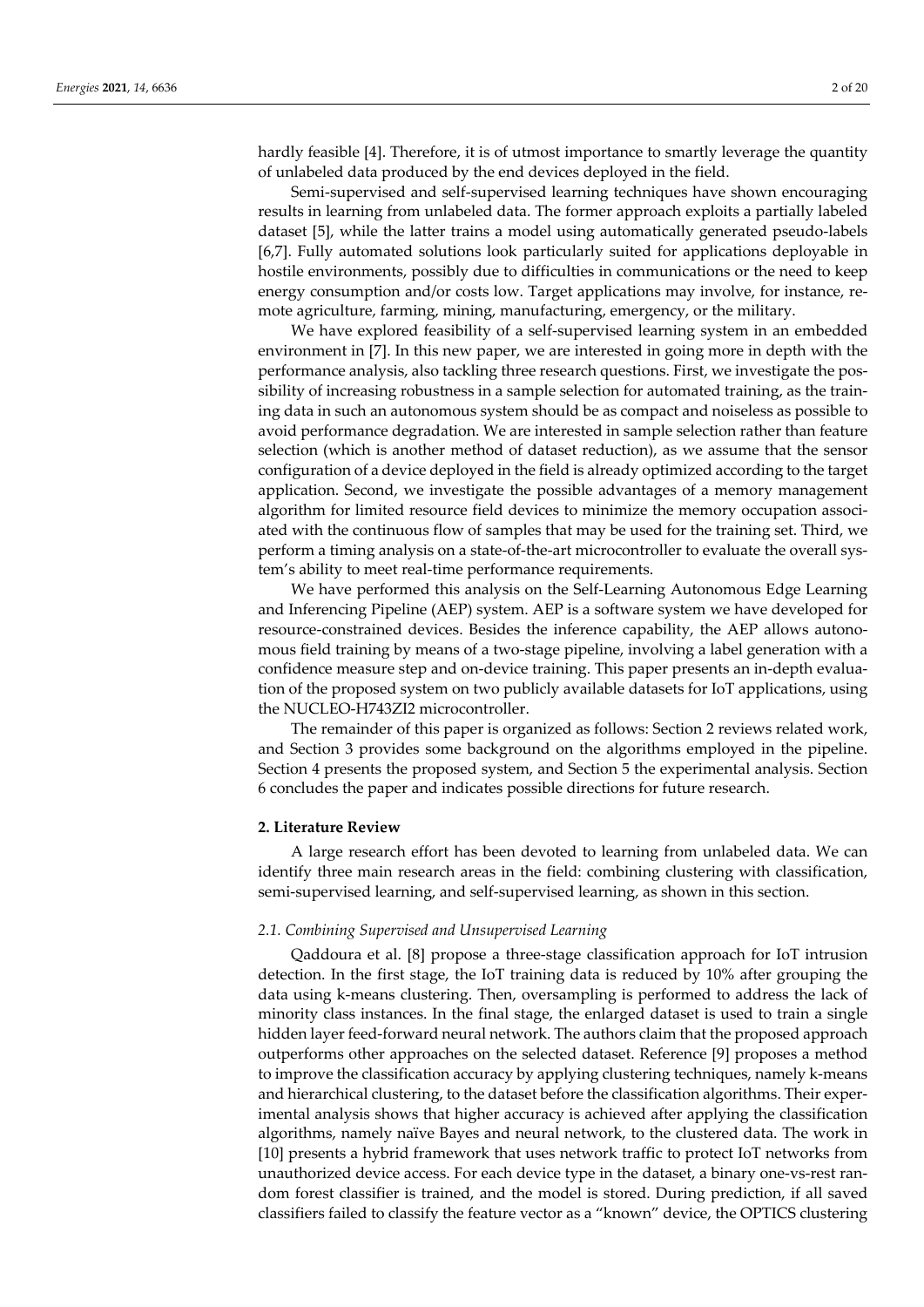algorithm is used to group devices with similar behavior together. Experimental results on ten IoT device types (three types are provided without labels) show good accuracy levels, and reduced runtime and memory requirements due to the use of an autoencoder. Reference [7] proposes an autonomous edge learning and inferencing pipeline with a k-NN classifier, which is periodically trained with the labels obtained from clustering the dataset via k-means. This embedded system performs only slightly worse than manually labeled k-means in terms of accuracy, particularly with small data subsets.

# *2.2. Semi-Supervised Learning*

Semi-supervised approaches refer to training a specific classifier using a small amount of annotated data in conjunction with a large amount of unlabeled data [5]. The general workflow first consists of training a classifier using the small set of labeled training data. Then, the classifier is used to predict the outputs (pseudo-labels) of the unlabeled data. The final step is to train the model on the labeled and pseudo-labeled data.

In [11], Zhou et al. designed a semi-supervised deep learning framework for human activity detection in IoT. The proposed method exploits two modules. The auto-labeling module is based on reinforcement learning and assigns labels to the input data before sending it to the LSTM-based classification module for training. The evaluation of the framework shows the effectiveness of the proposed method in the case of weakly labeled data (i.e., large amount of unlabeled data and a small amount of labeled data). Ravi and Shalinie [12] propose a mechanism for distributed denial of service (DDoS) mitigation and detection based on an extreme learning machine algorithm trained in a semi-supervised manner. They demonstrate the effectiveness of the proposed approach compared to other ML algorithms. Rathore et al. [13] propose a fog-based framework that integrates a semisupervised fuzzy c-means with an extreme learning machine classifier for efficient attack detection in IoT. The proposed framework achieves better performance and detection time when compared to cloud-based attack detection frameworks.

# *2.3. Self-Supervised Learning*

The idea behind self-supervision is to find a surrogate task for the network to learn that does not require explicit labeling, but rather the inherent structure of the data that provides the labels. Self-supervised learning is a branch of unsupervised training in which pseudo-labels are automatically generated from the data itself [6]; then, a model is trained through supervised learning exploiting such pseudo-labels (e.g., [14]).

In this area, *Wu* et al. [15] propose a framework for on-device training of convolutional neural networks that consists of two approaches: a self-supervised early instance filtering of the data to select important samples from the input stream, and an error-map pruning algorithm to drop insignificant computations in the backward pass. The framework reduces the computational and energy costs of training with little loss of accuracy. Human activity detection with self-supervised learning is introduced in [16]. Signal transformation is performed as a pretext task for label generation and various activity recognition tasks are performed on six public datasets. The results show that self-supervised learning enables the convolutional model to learn high-level features. Saeed et al. [17] present a self-supervised method that learns representations from unlabeled multisensory data based on wavelet transform. The approach is evaluated on the datasets with sensory streams and achieves comparable performance to fully supervised networks.

# *2.4. IoT Infrastructure and Data*

The Internet of Things refers to billions of devices connected to the Internet, which collect and share data from the field [18]. Typical IoT architectures consist of a set of technological layers, bringing scalability, modularity, and configurability (e.g., [19,20]). The first layer (namely, the perception layer) consists of smart objects equipped with sensors, such as fiber optic sensors (FOS), microelectromechanical systems (MEMS), sensors, radio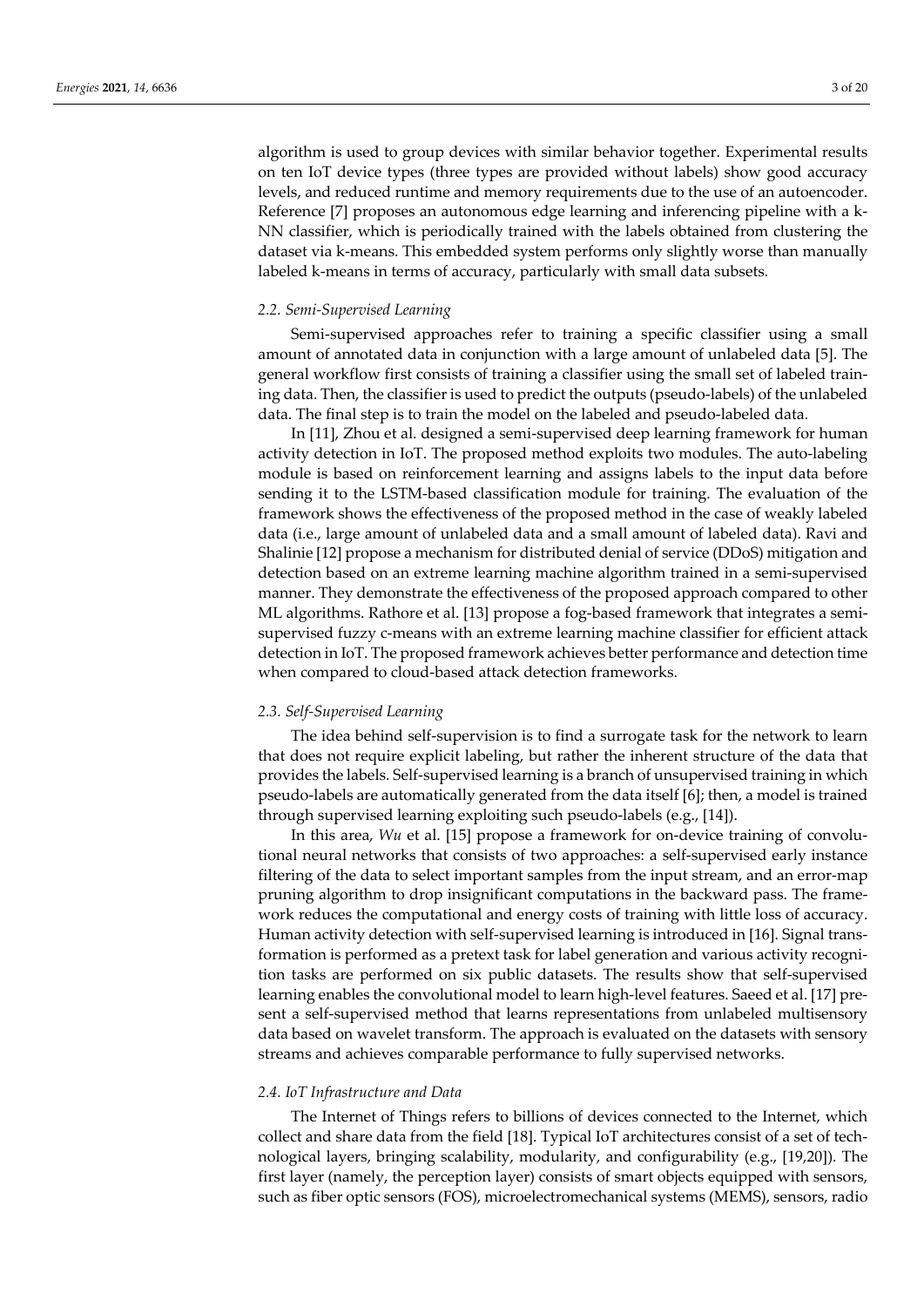frequency identification (RFID) sensors, etc. The second layer is the network layer. Current networks, often connected with very different protocols, have been deployed to support machine-to-machine (M2M) networks and their applications. There may be a local area network (LAN), such as Ethernet and Wi-Fi connections, or a personal area network (PAN) such as ZigBee, Bluetooth, and ultra wideband (UWB). Sensors that require low power and low data rate connectivity typically form networks commonly known as wireless sensor networks (WSNs). Besides the sensor aggregators, the connection to backend servers/applications in the cloud is made over wide area networks (WAN) such as GPRS, LTE, and 5G protocols that are widely used for IoT, including constrained application protocol (CoAP), message queuing telemetry transport (MQTT), extensible messaging and presence protocol (XMPP), etc. Finally, the application layer is responsible for delivering services to the user exploiting the IoT field data. This layer also includes data storage, management, and processing. The data management infrastructure includes common data stores, such as relational or non-relational databases, distributed file systems, such as the hadoop distributed file system (HDFS), etc. The data processing techniques are generally based on machine learning or artificial intelligence and pattern recognition algorithms.

The overall application latency is typically dominated by the propagation delay between the edge and the data centers on the cloud. Another significant performance penalty factor is given by packet losses [21]. This, together with consideration about bandwidth, energy consumption, and privacy, suggests the importance of edge computing, thus keeping the computation as much as possible close to the information source [22].

Reference [23] singles out four main characteristics of IoT data in cloud platforms: multisource high heterogeneity, huge scale dynamic, low-level with weak semantics, and inaccuracy. These characteristics are important, as they highlight key features that should be provided by an effective IoT data framework (e.g., source characterization, variety of source data configurations/aggregation, outlier computation) [24].

IoT data characteristics are largely dependent on delay, incompletion, and dynamic variation.

### **3. Autonomous Edge Pipeline (AEP) Algorithms**

Before presenting the AEP system architecture and the supported workflow, we give a short overview of the underlying algorithms. Particularly, we use k-means clustering for unsupervised learning, which provides the binary labels for training a decision tree or a k-NN classifier (supervised learning), which is used for the actual classification of the samples.

# *3.1. Unsupervised Learning*

Unsupervised learning is a branch of ML that derives interesting patterns and insights directly from unlabeled datasets. Clustering consists of the unsupervised classification of (unlabeled) samples into groups or clusters such that data points in the same group are similar to each other and different from data points in other clusters [25].

In the AEP implementation, we use one of the most common clustering methods, namely k-means clustering. This algorithm works iteratively to partition a set of observations into k (predetermined) distinct and non-overlapping clusters based on feature similarity. It first selects k random data points as initial centroids. In the next step, each data sample is assigned to the closest centroid based on a certain proximity measure. Once all the data points are assigned and the clusters are formed, the centroids are updated with the mean of all the data samples belonging to the same cluster. The algorithm iteratively repeats these two steps until a convergence criterion is met [26]. One drawback of the standard k-means is its sensitivity to the initial placement of centroids. Therefore, our AEP implementation uses the k-means++ algorithm [27], which combines the standard kmeans with a smarter initialization of the centroids. k-means++ first chooses a random point from the data as the first centroid. Then, for each instance in the dataset, k-means++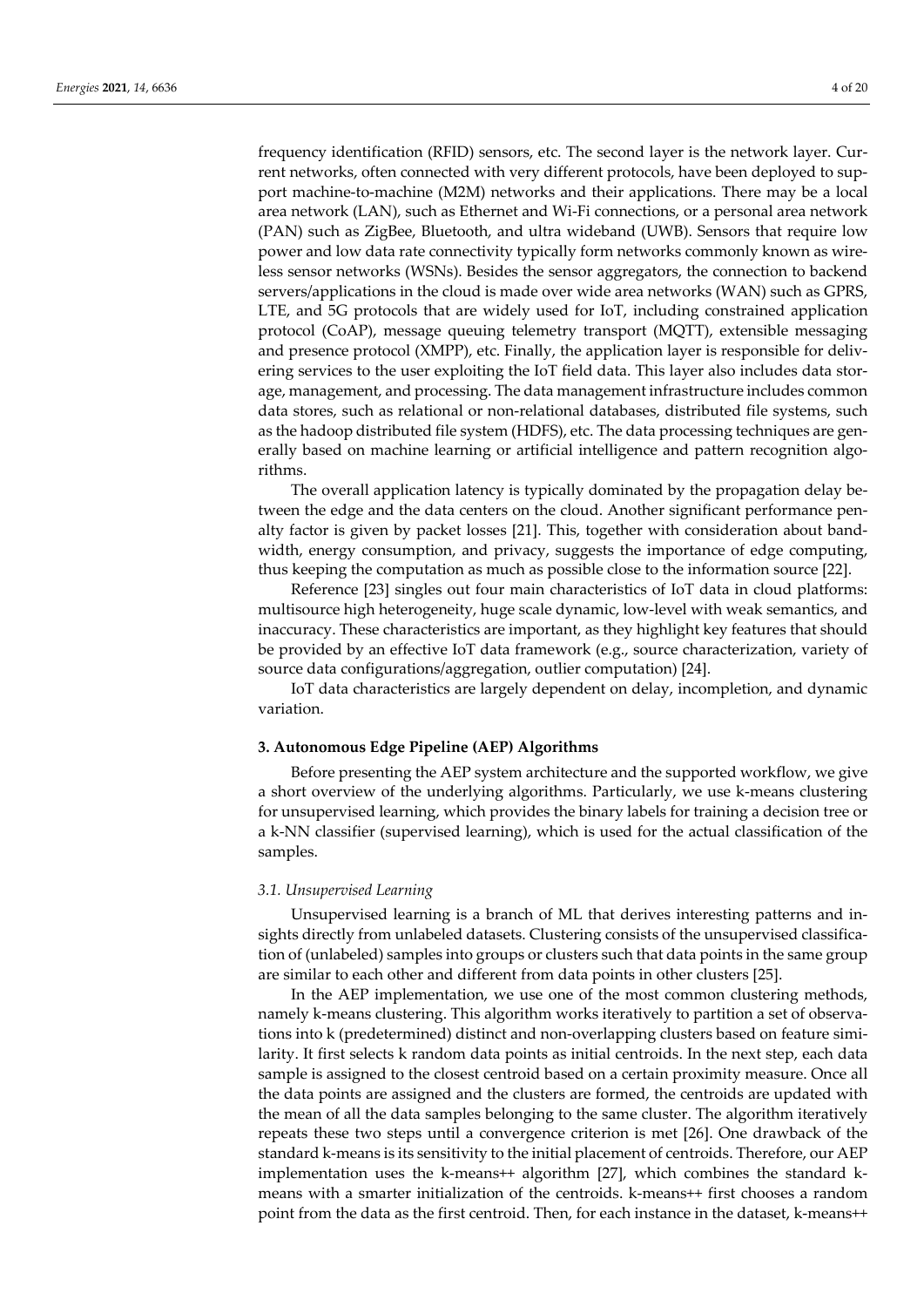computes the distance to the nearest centroid previously selected. Then, it selects the next centroid from the remaining data points, such that it has the largest distance to the closest centroid previously selected. These steps are repeated until k centroids are chosen.

As we will see in Section 4.2 ("Development Challenges"), the AEP also exploits the soft k-means enhancement, which provides a confidence value when assigning samples to clusters, thus allowing an increase in robustness of the system.

# *3.2. Supervised Learning*

Supervised learning is the most common branch of ML and is implemented by our AEP system to classify the samples based on the pseudo-labels generated through the unsupervised learning module. Supervised learning is the process of deriving a function that maps an input to an output, based on labeled training data. Each training example is a pair consisting of an input vector (features) and a desired output (class or value, for classification and regression, respectively) [28].

The AEP system currently features two supervised learning algorithms:

- k-nearest neighbor (k-NN) [29] is a non-parametric lazy-learner algorithm used for classification and regression. k-NN stores all the available dataset and classifies a new sample based on the feature similarity between this new case and the available data, assigning the most numerous class of the nearest k labeled points. The performance of this algorithm depends only on the number of neighbors N to be considered in each decision;
- Decision tree (DT) [30] is a well-established ML technique that belongs to the supervised learning family. As the name suggests, it uses a tree-like model of decisions. The training phase takes as input a training set and recursively partitions the samples into subsets to improve a "label" column purity score in each partition. The purity score is a method based on the proportion of each class in a mixture of class labels. The higher the proportion of one of the classes, the purer the subset.

We have selected these three algorithms (one for labelling and two alternative for classification), at least as an initial choice, keeping into account the limitations on memory and computational resources of the targeted edge devices [31]. The k-means method is efficient with guaranteed convergence, and fast when running on small processors with low capabilities [26]. k-NN is a simple algorithm with good performance and requires no training [29]. Finally, DTs require little to no data preprocessing effort and can effectively handle missing values in the data [30].

# **4. Autonomous Edge Pipeline (AEP)**

# *4.1. Framework Overview*

The self-learning AEP (Figure 1) is an iterative pipeline that alternates between clustering/training and classification. Particularly, k-means clustering is periodically executed on the input stream and provides the pseudo-labeled clustered data. The labeling results are then evaluated by a confidence algorithm (if enabled by the user), presented in Section 4.2, which makes a binary decision whether to keep or discard each instance. Once important samples with their corresponding pseudo-labels are selected, the training process is executed (this applies to the DT case only, since k-NN does not involve a training phase). The resulting classifier then continuously classifies the incoming samples. Given the resource limitations of the target devices, a memory management strategy is implemented to prevent memory overflow, which is explained in the following subsection.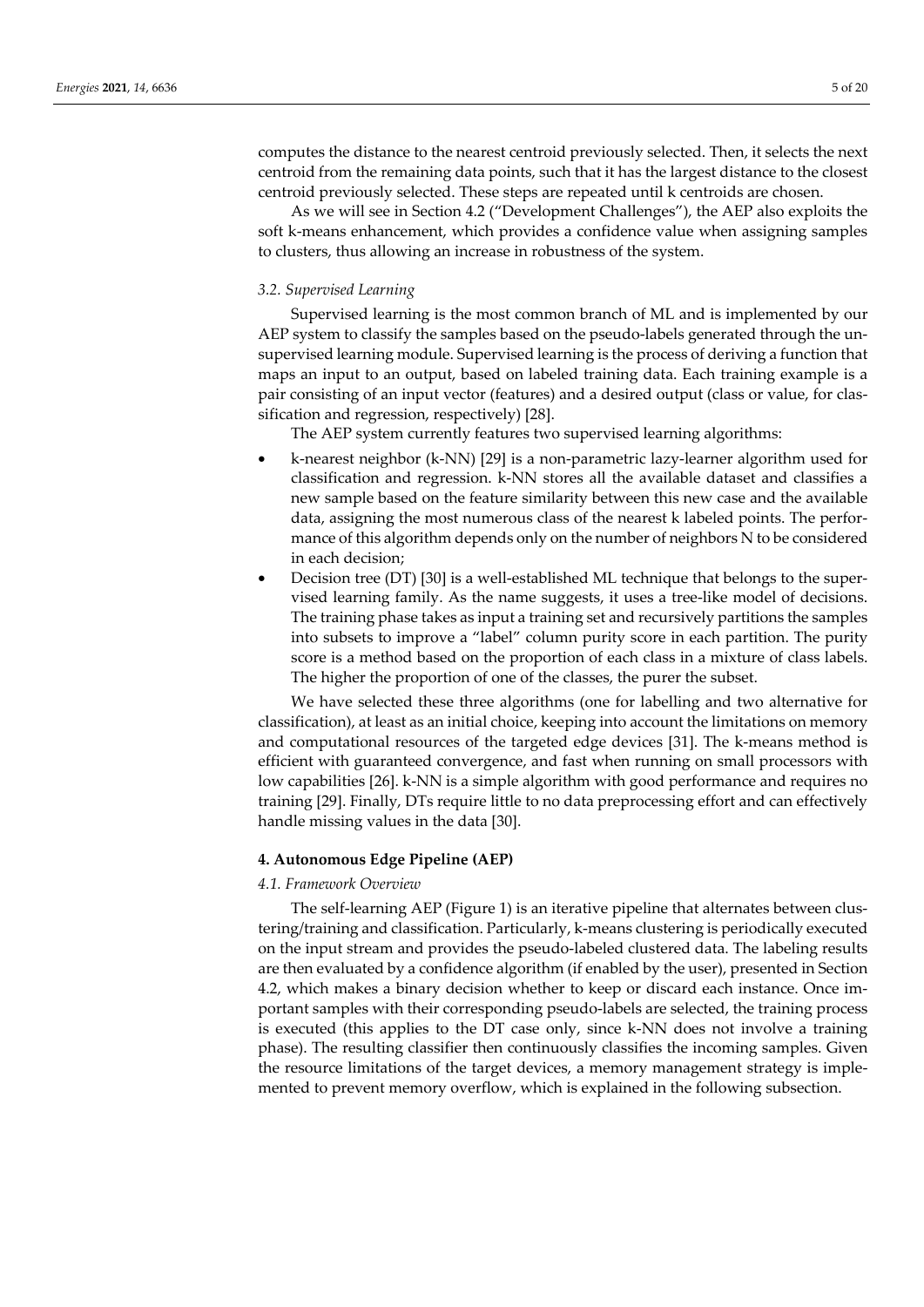

**Figure 1.** Overview of the AEP.

### *4.2. Development Challenges*

In the following, we discuss the main challenges we faced in developing the AEP system: filtering of samples to be used for the training; dataset management on the edge and DT training on the edge.

• Filtering of samples to be used for the training. k-means is a hard clustering algorithm, as the data points are assigned exclusively to one cluster. However, in some situations (e.g., in our case in which clustering is used to define labels to train a classifier), it is important to find out how confident the algorithm is in each one of its decisions. The soft k-means improvement calculates a weight that determines the extent to which each data sample belongs to each cluster [26]. Higher values indicate a certain or strong assignment, and lower weights indicate a weak assignment. The soft k-means weights can also be computed a posteriori, using cluster centers obtained by a hard k-means, exploiting Equation (1):

$$
w_{ij} = \frac{1}{\sum_{k=1}^{c} \left( \frac{\|x_i - c_j\|}{\|x_i - c_k\|} \right)^{\frac{2}{m-1}}}
$$
(1)

where  $x_i$  is a data point,  $c_i$  is the coordinates of the *j*th cluster center, and *m* is a parameter that controls the fuzziness of the algorithm, typically set to 2 [26]. Once the soft k-means weights for each sample are computed (using the Euclidean distance), a *confidence* threshold can be set (e.g., with a value of 0.9), so to remove all samples that cannot be assigned to a cluster with a higher weight than the threshold. This approach is beneficial in terms of removing outliers or data points in uncertain regions, and can improve clustering results and overall system performance, particularly robustness;

Dataset memory management on the edge. In resource-constrained scenarios, there is a need to manage the amount of data to prevent memory overflow caused by continuous sampling and consequent increase in the training set. Additionally, the k-NN algorithm is also very memory hungry as it needs to store the entire training set for the inference phase. To tackle these challenges, we implemented three memory management algorithms: first in, first out (FIFO), which removes the older samples, when the memory is full; random memory filtering (RND); and CONF memory filtering, which retains in memory samples having higher confidence values. The impact on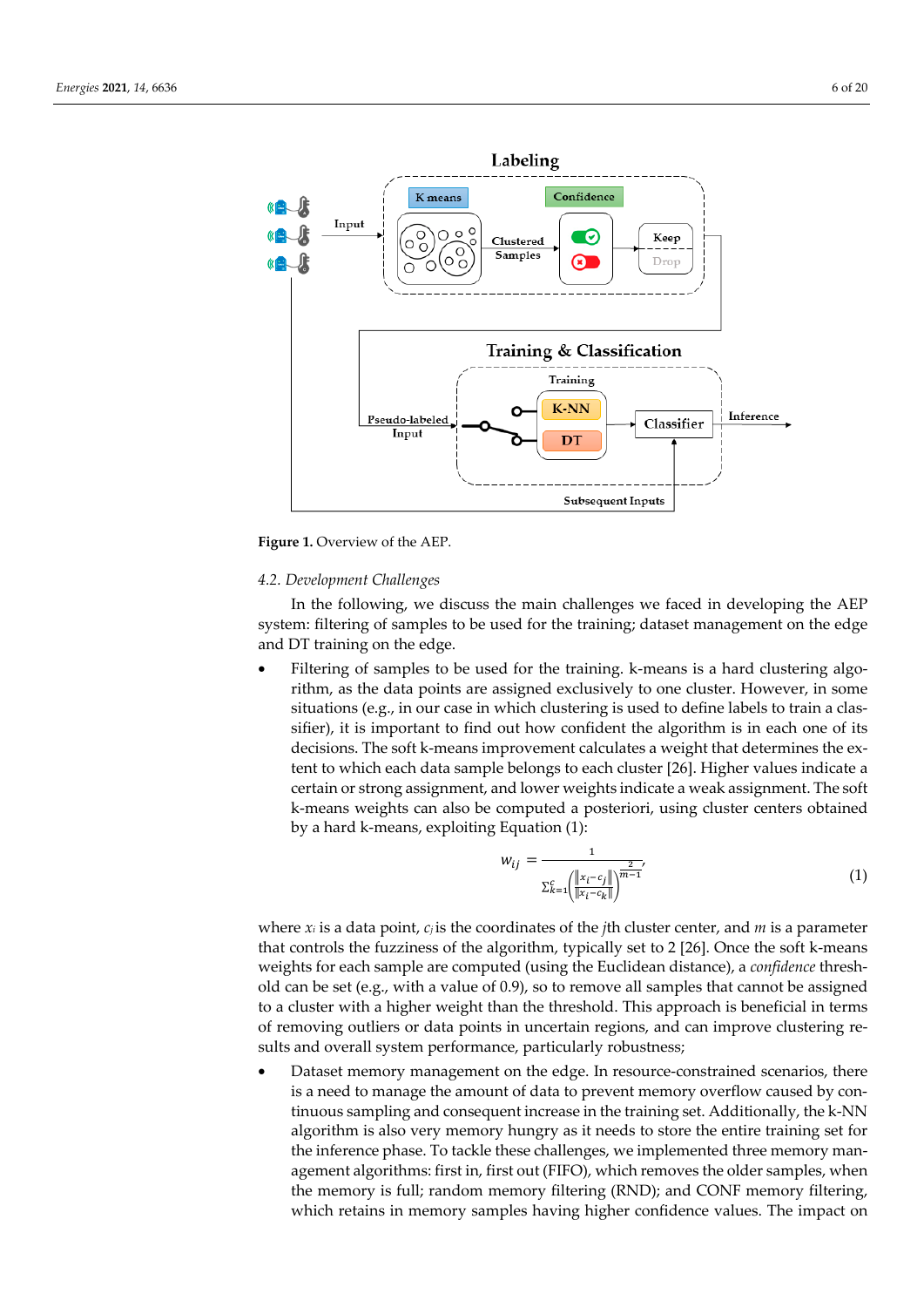performance of these memory management strategies is compared in the experimental analysis section.

• Training the decision tree on the edge. The DT training algorithm used in the AEP is implemented from scratch in C language, as we could not find a publicly available version for Cortex-M microcontrollers. The implemented training algorithm is classification and regression trees (CART), which constructs binary trees using the features and thresholds that yield the largest information gain at each node [32]. Our implementation allows the user to specify two hyper-parameters for tree configuration, maximum depth of the tree, and a minimum number of samples required to split an internal node. To simplify the implementation on the target device, we implemented only the "Gini" splitting criterion, which is less computationally intensive than the entropy criterion.

# *4.3. AEP Workflow and Memory Management*

The workflow supported by the AEP is sketched in Figure 2. In the picture, the term AutoDT refers to a decision tree classifier trained on the pseudo-labeled data (obtained by the k-means clustering algorithm running on the field device). Similarly, AutoKNN is the alternative k-NN classifier, which requires no training but directly exploits the pseudolabeled input dataset.





At start-up, the AEP has no knowledge nor data. The initial phase thus consists of filling the memory with data samples up to a user-specified initial threshold (i.e., *INI-TIAL\_THR*). Once the threshold is reached, the k-means clustering is run on the recorded samples and returns their pseudo-labels. If the user sets the AutoDT option, the DT training algorithm is executed. As anticipated, the user can set the max tree-depth and min split-samples hyper-parameters for this algorithm. On the other hand, if AutoKNN is selected, the collected samples together with their corresponding pseudo-labels are ready to be used by the k-NN classifier, and the only user-selectable hyper-parameter is the number of neighbors, N.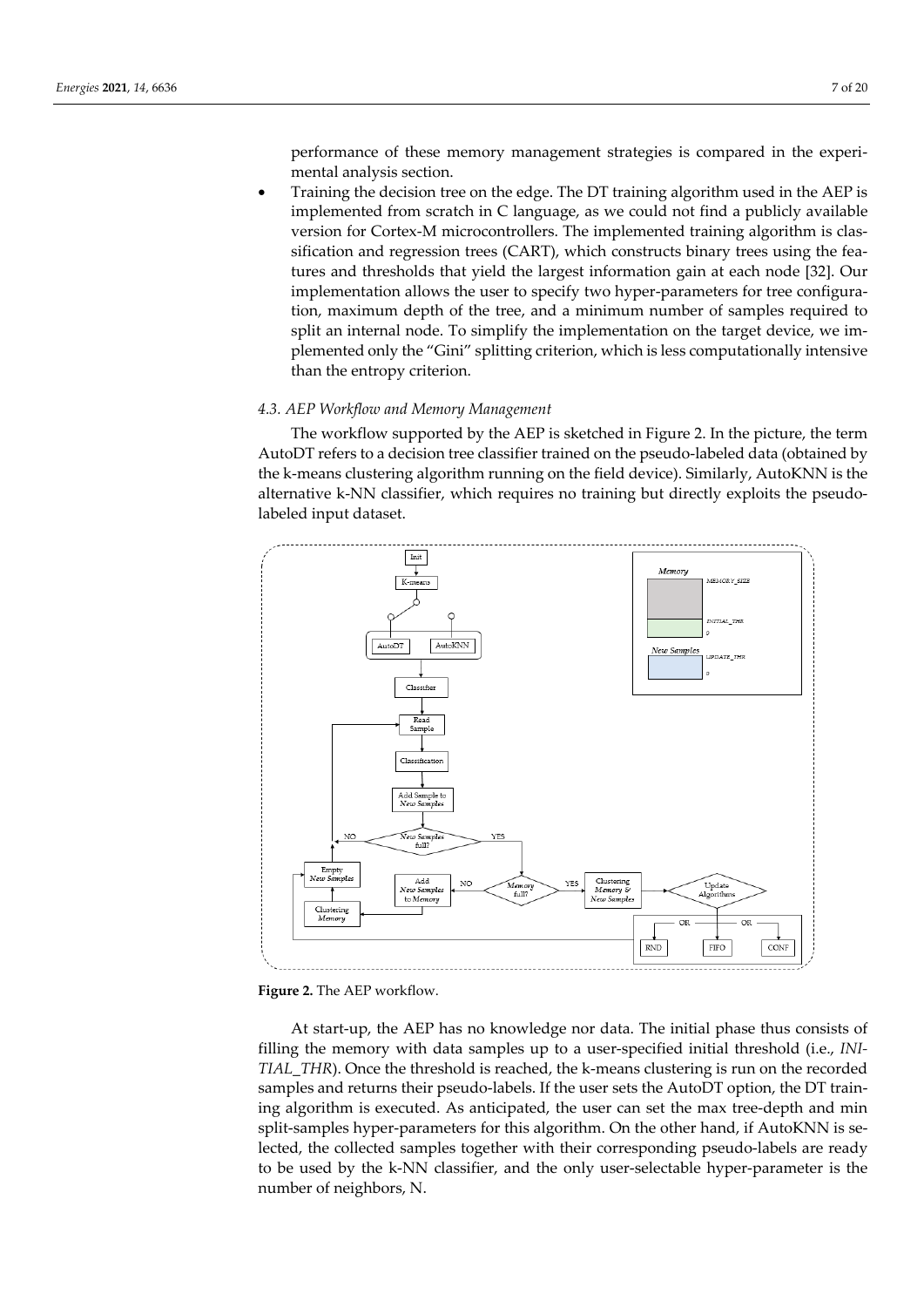After this start-up, the operation loop can begin. The trained model is used to classify the subsequent sample stream. In order to improve (or adapt) the classifier performance, the new samples can also be stored in a dedicated memory section called "*New Samples"* until an update threshold specified by the user is reached (e.g., *UPDATE\_THR*). Then, kmeans clustering is performed again for all samples in *memory*, providing the new set of pseudo-labels and updating the classifier accordingly. If the *memory* is full, one of the three data filtering algorithms available (i.e., RND, FIFO, or CONF—cfr. Previous sub-section) is run in order to prevent memory overflow. We should emphasize that the samples are considered independent and identically distributed (iid). In machine learning theory, the iid assumption is made for datasets to imply that all their samples have the same probability distribution and are mutually independent (e.g., the data distribution does not change over time or space).

The AEP is written in platform-independent C language (i.e., it does not use native OS libraries), which enables code mobility across different platforms. The proposed pipeline is integrated with the edge learning machine (ELM) framework [33,34] and can be used also on various types of microcontrollers and resource-constrained devices.

### **5. Experimental Analysis and Results**

The experimental analysis was performed using a NUCLEO-H743ZI2 board with an Arm Cortex-M7 core running at 480 MHz, with 2 MB flash memory and 1 MB SRAM. The STM32 H7 series is a family of high performance microcontrollers offering higher security and multimedia features [35].

To characterize the performance of the AEP, we selected two binary classification datasets representing major IoT domains, such as health and industry. The first one is the well-known Pima Indians Diabetes Database (768 samples × 8 features), used for diabetes detection and prediction based on diagnostic measurements [36]. The second one is the semiconductor manufacturing process data (SECOM) (1567 × 590), which consists of signals generated from the semiconductor device to detect anomalies [37]. We chose two datasets from very different application domains in order to assess the proposed system in a significant range of field data typologies.

To make the datasets fit into the MCU memory and mimic a field device environment, we reduced both the datasets to only four features by applying feature selection using the scikit-learn library *f\_classif* [38]. *f\_classif* is used only for categorical targets and based on the analysis of variance (ANOVA) statistical test. To evaluate the effect of this dataset feature reduction (DFR), we tested the performance (accuracy) on the selected datasets of the two classifiers used in this work, namely DT and k-NN, before and after DFR, as shown in Table 1. We emphasize that the results in Table 1 are also the comparison reference for the various AEP implementations we will analyze later. Scikit-learn exhaustive grid search cross-validation [39] was used to select the best hyper-parameter values. In all experiments, the accuracy is measured with the same 20% test set.

| <b>Dataset</b>  |          | DТ               | $k$ -NN  |                  |  |  |
|-----------------|----------|------------------|----------|------------------|--|--|
|                 | Original | <b>After DFR</b> | Original | <b>After DFR</b> |  |  |
| <b>Diabetes</b> | $85.0\%$ | 81.2%            | 83.1%    | 77.9%            |  |  |
| <b>SECOM</b>    | 94.3%    | $92.2\%$         | 95.8%    | $92.2\%$         |  |  |

**Table 1.** Classifiers' performance (accuracy) before and after DFR.

The results show a 3% and 5% performance decrease in the diabetes dataset for DT and k-NN, respectively, while a 2% and 3% decrease was observed in SECOM. We thus argue that the applied DFR does not significantly affect the classifiers' performance, and the resulting datasets can be used to evaluate the proposed AEP. Of course, in the AEP experiments, we did not use the actual labels in the training phase, but only as ground truth for comparing the classification results.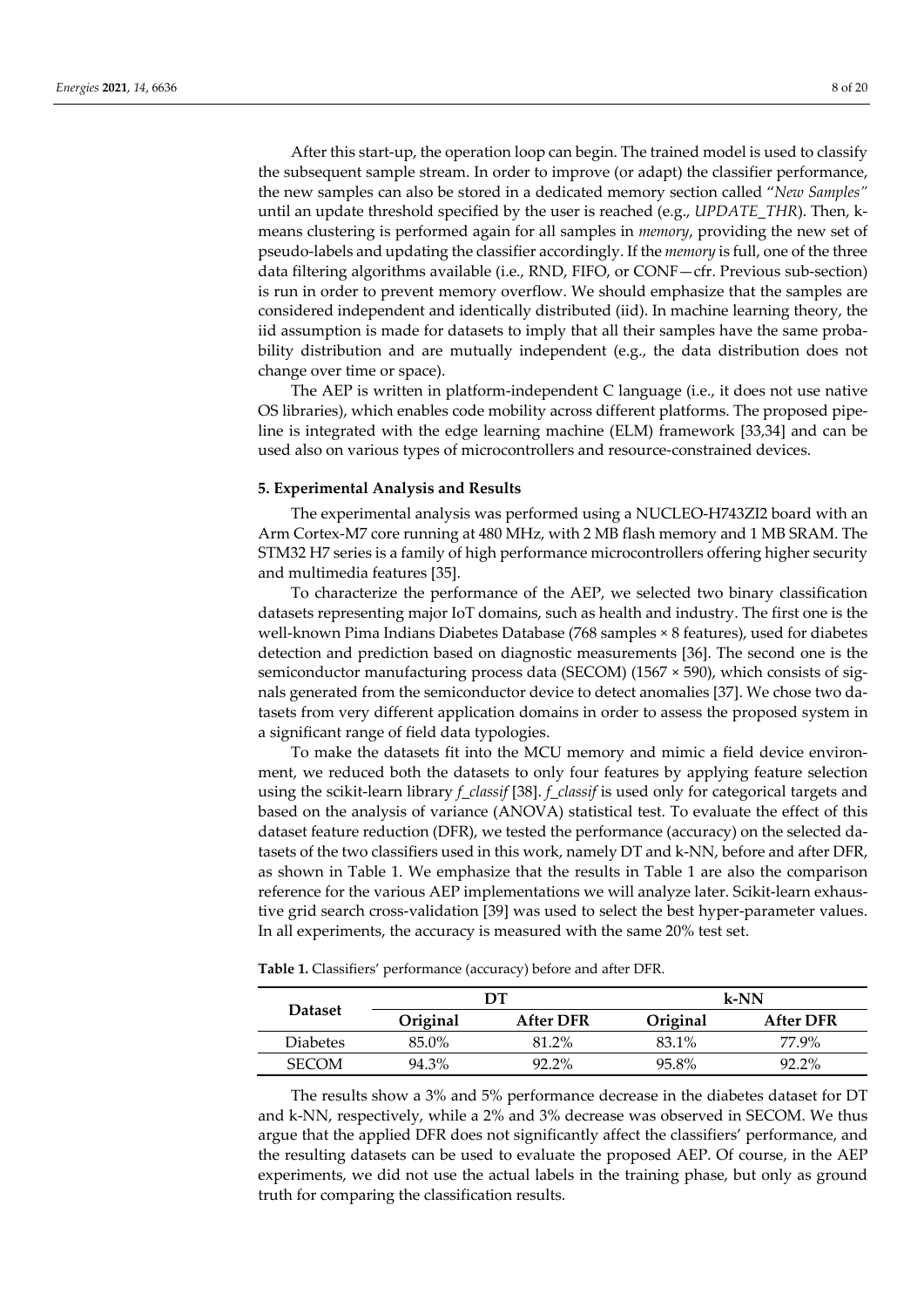# *5.1. Learning Curves*

Learning curves (LCs) are a commonly used diagnostic tool in ML for algorithms that learn incrementally from a training dataset, such as, in our case, described in Section 4.3. Learning curves are used to represent the predictive generalization performance as a function of the number of training samples. It is a visualization technique that can show how much a model benefits from adding more training examples [40].

As a first step, for each dataset, Figure 3 plots the learning curves for the two classifiers trained on the pseudo-labels obtained by k-means clustering (namely, AutoDT and AutoKNN), as a function of the size of the training set, which varies from 10% to 100% (out of the whole 80% training set size). For comparison, we also present the performance of the two classifiers trained on actual labels (DT and k-NN), as well as the performance of the k-means clustering only (clustering).



(**a**) (**b**)



In Figure 3, we can see that, for the diabetes and SECOM datasets, the AEP (AutoDT and AutoKNN) is able to achieve accuracy levels comparable to the models of the same type (DT and k-NN) trained on actual labels. Performance of the SECOM dataset quickly saturates with a small percentage of training data. The "Clustering" approach almost always had similar accuracy levels as AEP. This is reasonable, as the latter exploits the labels generated by the k-means clustering algorithm to train its classifiers in the field.

AEP generally achieves fairly similar performance to the original supervised approach trained with actual labels (DT and KNN on actual labels). However, AEP has limitations, as the data in high-density areas affects the k-means clustering performance.

In the following subsections, we go more in depth with the analysis of the AEP, considering the three research questions reported in the introduction, analyzing the various steps and alternatives of the workflow described in Section 4.3.

# *5.2. Robustness in Sample Selection for Automated Training*

The first research question investigates the possibility of making a self-supervised learning system robust in sample selection for automated training in the field. We thus explore the effect of not including in the training memory samples having a low confidence value, which is obtainable from the soft k-means algorithm.

# 5.2.1. AEP: AutoDT on the NUCLEO-H743ZI2

We evaluated the AEP with and without the *confidence* feature of the soft k-means algorithm (Section 4.2), with a confidence threshold of 0.9. We empirically identified this value as a good trade-off after several tests. A lower threshold means that more samples are retained, increasing the likelihood that points are in an uncertain (or dense) region, thus reducing the label robustness, while higher values may cause some representative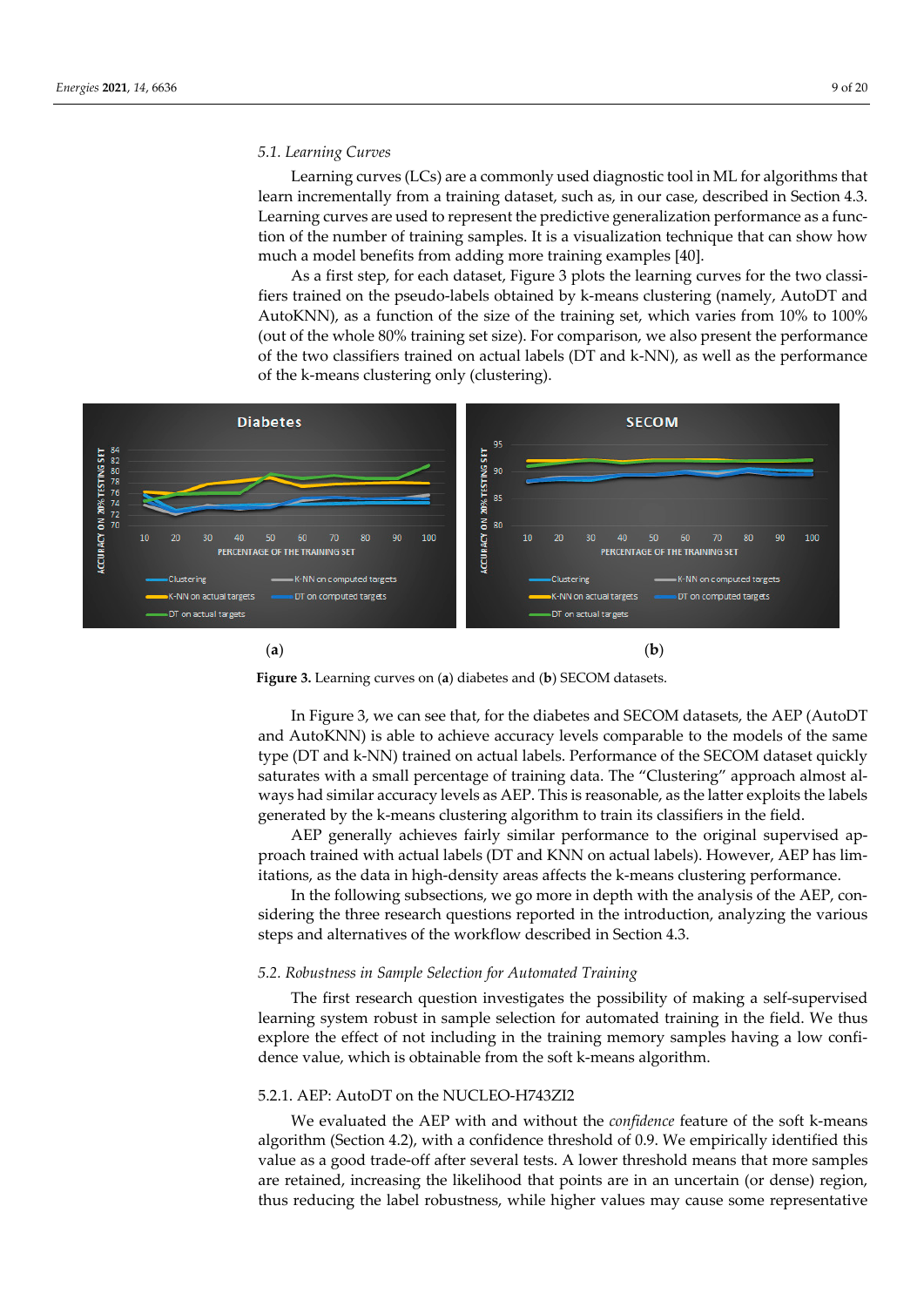data points to be discarded. In order to keep into account the memory limitations, we use the *RND* filtering strategy. For the performance analysis on the target device, we set the memory threshold values (*MEMORY\_SIZE*, *INITIAL\_THR*, and *UPDATE\_THR)* to 200, 50, and 100 data samples, respectively. The best hyper-parameters for the AutoDT classifier are reported in Table 2, after multiple tests on the AEP. The learning curves for AutoDT are shown in Figure 4.

| <b>Dataset</b>  | Max Depth | <b>Min Samples</b> |
|-----------------|-----------|--------------------|
| <b>Diabetes</b> |           |                    |
| SECOM           |           |                    |







As described in the workflow in Section 4.3, the AEP starts learning incrementally until it reaches the *MEMORY\_SIZE* threshold (200). At this point, the filtering strategy starts executing and the AEP is then only trained on *MEMORY\_SIZE* samples.

Overall, the learning curves in Figure 4 show that the *Confidence* algorithm leads to a certain accuracy increase in both the datasets (+1.9% for diabetes, +1.0% for SECOM). For better result presentation, the bar graphs in Figure 5 show the average accuracy and standard deviation of AutoDT on both the datasets in the MEMORY\_SIZE occupation level case.



**Figure 5.** Mean accuracy with standard deviation bars of AutoDT on Diabetes and SECOM datasets.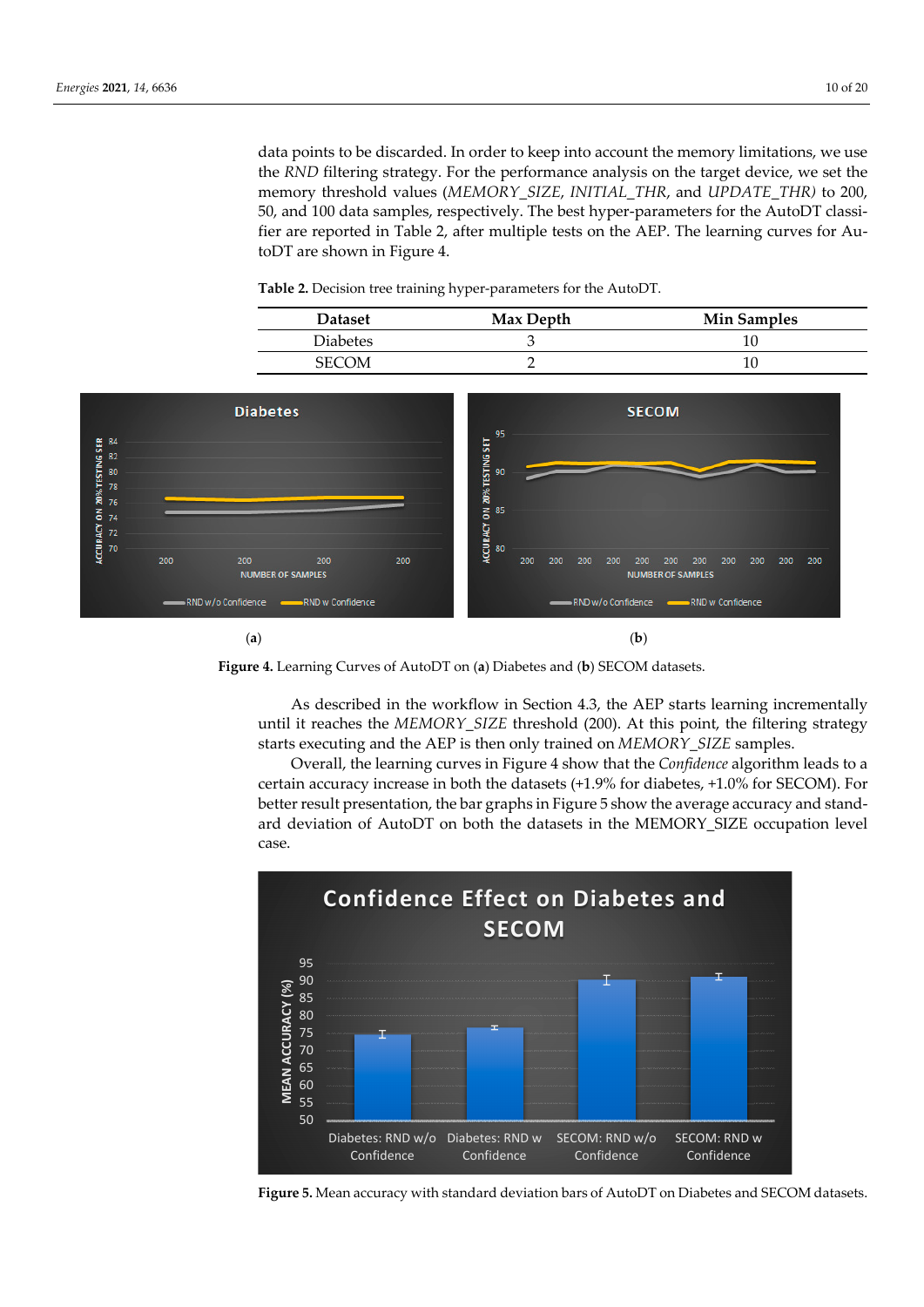When we compare the above results with the DT classifier from Table 1 (after DFR), we can observe the following:

- 1. Diabetes: the AutoDT model with *confidence* enabled achieves a 76.6% average accuracy, compared to 81.2% of the baseline DT model.
- 2. SECOM: the AutoDT model with *confidence* achieves a 91.2% average accuracy compared to 92.2% of the baseline DT model.

# 5.2.2. AEP: AutoKNN on the NUCLEO-H743ZI2

For the memory part, the procedure for the AutoKNN case is the same as for AutoDT, which is described in the previous sub-section. The best hyper-parameter values for the AutoKNN classifier are reported in Table 3, after multiple tests on the AEP. The learning curves for AutoKNN are reported in Figure 6.

**Table 3.** Number of neighbors for the AutoKNN.





**Figure 6.** Learning Curves of AutoKNN on (**a**) Diabetes and (**b**) SECOM datasets.

Overall, the AutoKNN learning curves for the diabetes and SECOM datasets show a limited improvement introduced by enabling the soft k-means *confidence* algorithm (+0.8% for diabetes, +0.7% for SECOM), but it should be noted that embedded performance is close to the reference desktop implementation (Table 1). To better illustrate the results, Figure 7 shows the mean accuracy and standard deviation of AutoKNN on the test datasets in the MEMORY\_SIZE occupation level case.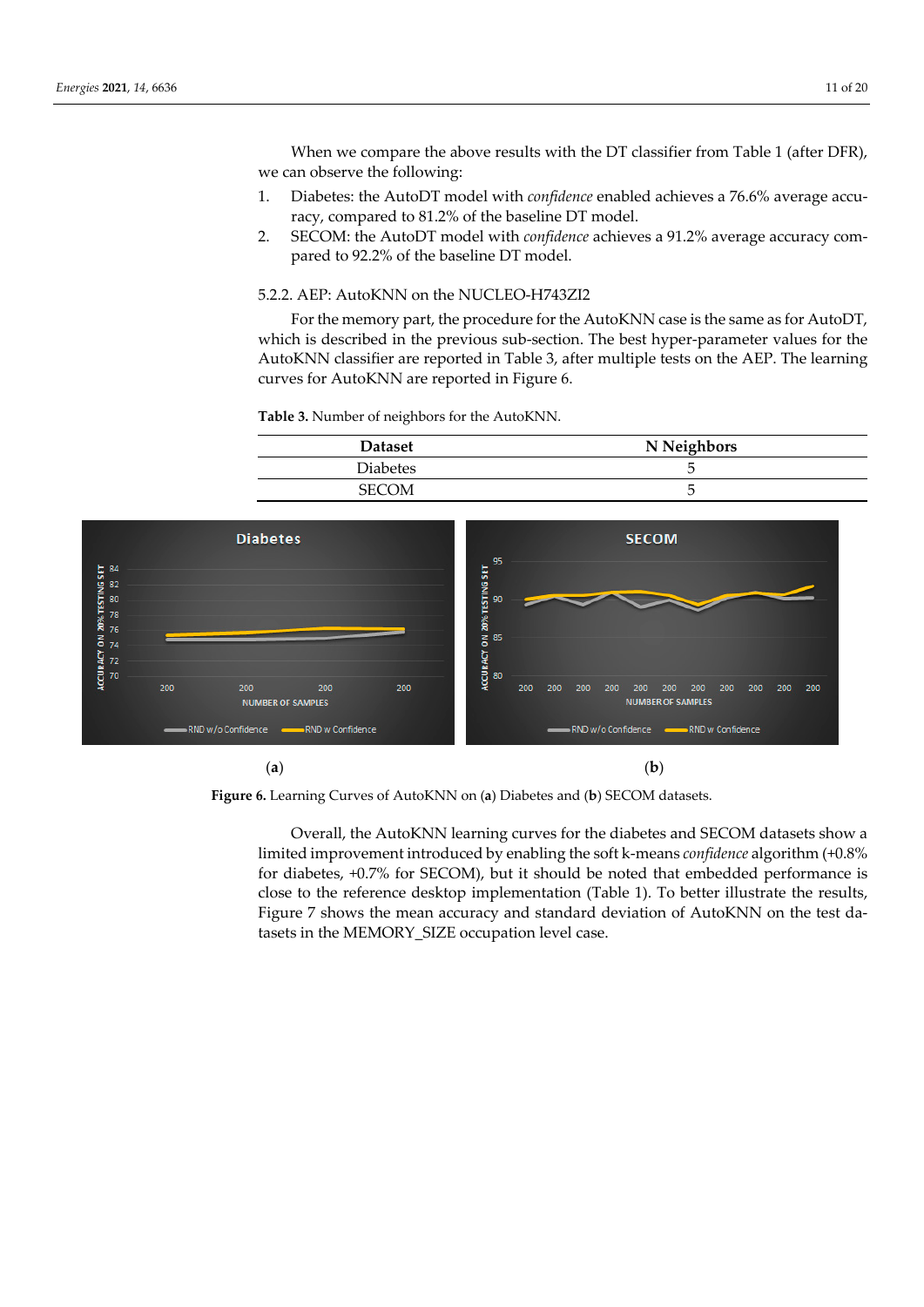

**Figure 7.** Mean accuracy with standard deviation bars of AutoKNN on Diabetes and SECOM datasets.

Comparing the bar charts result with the baseline k-NN classifier from Table 1 (after DFR), we can observe the following:

- 1. Diabetes: AutoKNN with *confidence* achieves a 76.07% average accuracy compared to 78.0% of the baseline k-NN model.
- 2. SECOM: AutoKNN with *confidence* achieves a 90.7% average accuracy compared to 92.2% of baseline k-NN model.

# *5.3. Effect of Memory Management*

In this section, we address the second research question, by comparing performance of the three implemented memory filtering strategies, namely *RAND*, *FIFO,* and *CONF*. Given the iid nature of our test dataset samples, we expect that the results of the *RND* and *FIFO* strategies should be very similar. An improvement is expected with the CONF strategy, since it should incrementally improve the dataset by retaining the samples with higher confidence values.

# 5.3.1. AEP: AutoDT on the NUCLEO-H743ZI2

The procedure for this analysis step is the same as for the first research question. As an additional comparison term, we compare the memory filtering strategies with a "oneshot" implementation of the AEP, where clustering and training are performed only the first time the threshold *MEMORY\_SIZE* samples (200 samples in this case) is reached, without any further update of the classifier. Given its added value, soft k-means *confidence* thresholding is enabled in all the reported test cases, except for the one-shot scenario (as samples are never removed in this case). Results are shown in the bar graphs in Figure 8.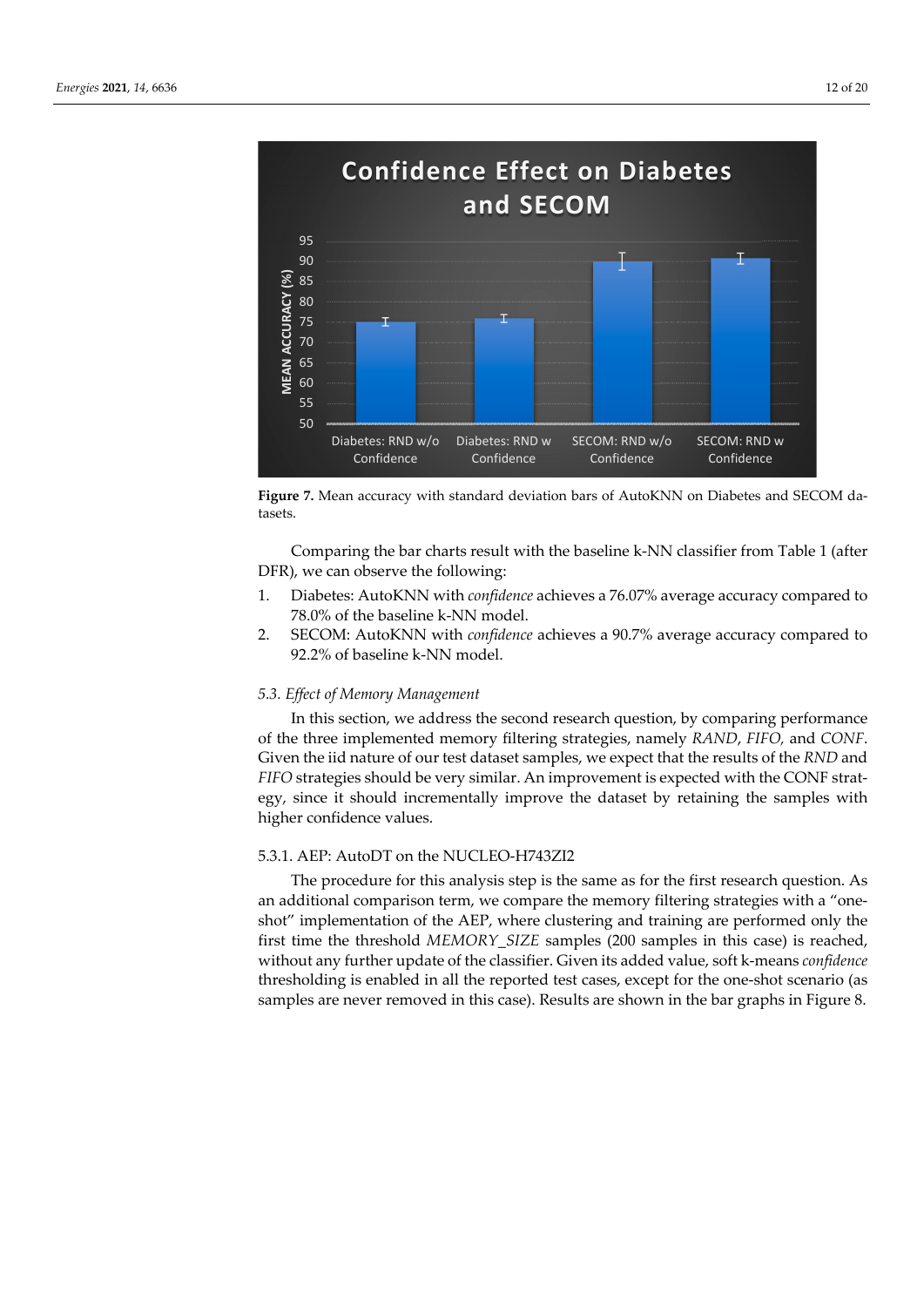

**Figure 8.** Mean accuracy with standard deviation bars of AutoDT on (**a**) Diabetes and (**b**) SECOM datasets with different memory approaches.

Observing the bar chart results, we can see that the three filtering strategies have a similar accuracy for the diabetes dataset, with the *CONF* approach being slightly superior. However, the "one-shot" implementation had the lowest accuracy, because the *confidence* algorithm is disabled, and only the first MEMORY\_SIZE samples are used. Additionally, for the SECOM dataset, the *CONF* memory filtering had the highest accuracy level*,* and the "one-shot" approach had the lowest one.

Comparing the above results with the baseline DT classifiers from Table 1 (after DFR), we can observe the following:

- 1. Diabetes: the AutoDT model with *CONF* memory filtering and *confidence* enabled achieves a 76.7% average accuracy, compared to 81.2% of the baseline DT model.
- 2. SECOM: the AutoDT model with *CONF* memory filtering and *confidence* enabled with 91.8% average accuracy, compared to 92.2% of the baseline decision tree model.

# 5.3.2. AEP: AutoKNN on the NUCLEO-H743ZI2

The same procedures as for AutoDT were applied for performance assessment of the AutoKNN module as well. The resulting bar charts are shown in Figure 9:



**Figure 9.** Mean accuracy with standard deviation bars of AutoKNN on (**a**) diabetes and (**b**) SECOM datasets with different memory approaches.

For the diabetes dataset, the three filtering strategies had an approximately equal accuracy levels with a slight superiority of the *CONF* strategy. Again, the "one-shot" implementation showed the lowest accuracy due to *confidence* disabling. The effect of the *CONF*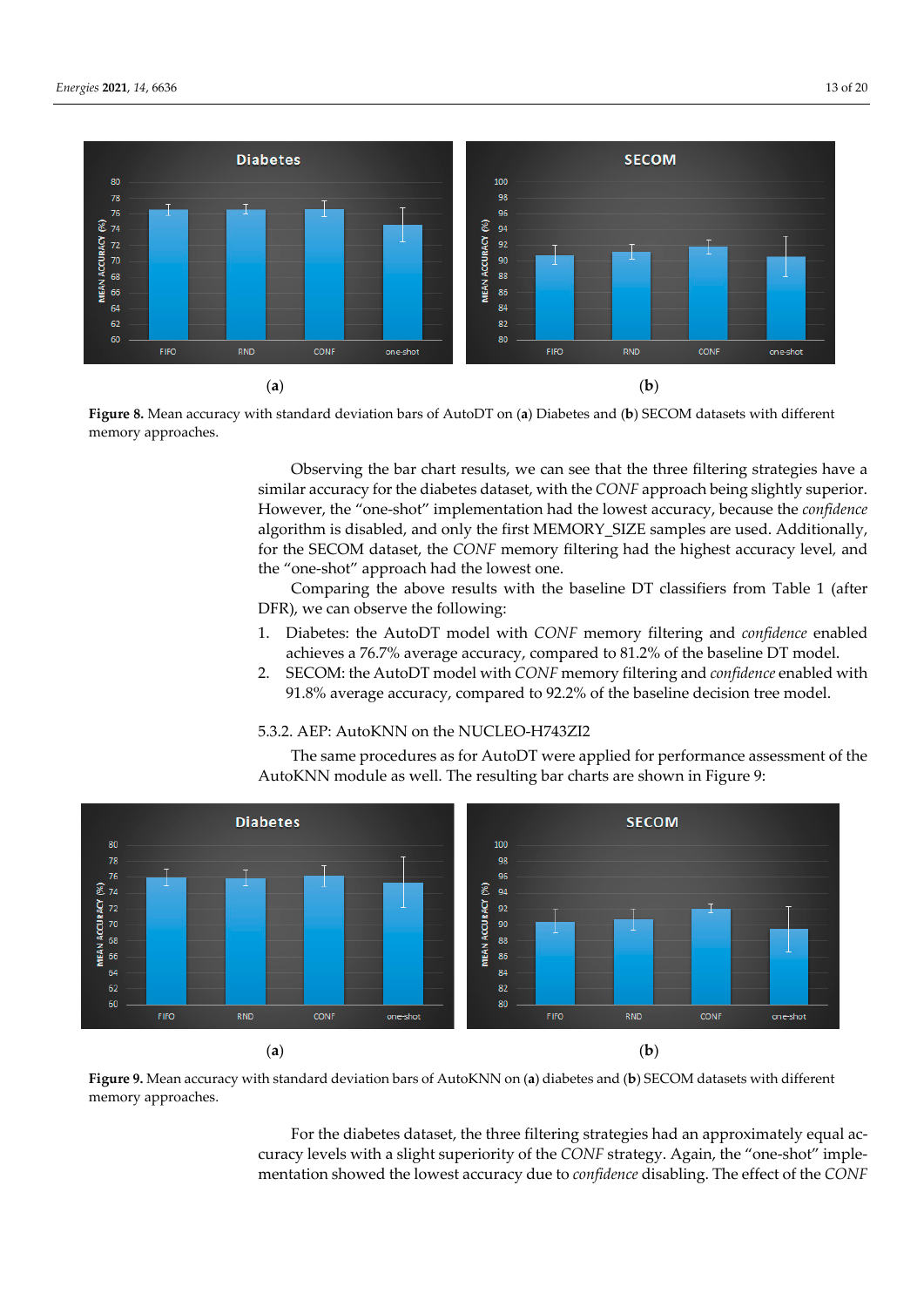filtering strategy is more pronounced in the SECOM dataset, with about 2% higher accuracy.

Comparing the bar chart result with the baseline k-NN classifiers from Table 1 (after DFR), we can observe the following:

- 1. Diabetes: the AutoKNN model with *CONF* memory filtering and *confidence* enabled reaches a 76.2% average accuracy, compared to 77.9% of the baseline k-NN model.
- 2. SECOM: the AutoKNN model with *CONF* memory filtering and *confidence* enabled reaches an 92.1% average accuracy, compared to 92.2% of the baseline k-NN model.

Similar to AutoDT results, the *CONF* strategy had the highest accuracy levels for both datasets.

# *5.4. Timing Performance Analysis*

In the following subsections, we address the third research question by analyzing the timing performance of each AEP component (e.g., clustering, filtering, training, and classification) on the NUCLEO-H743ZI2 MCU running at 480 MHz (max).

# 5.4.1. k-Means Clustering Time

Tables 4 and 5 show the timing performance for the k-means clustering module of the AEP on the datasets with and without *confidence* algorithm enabled, respectively. This latency is important because it periodically affects the inference process, which is stopped (assuming a single-thread system) in order for the classifier to get the updated pseudolabels.

**Table 4.** k-means clustering time performance on the edge device with *confidence* algorithm enabled.

|                 | <b>Clustering Time (ms)</b> |                                                          |    |                |     |               |  |     |  |               |  |      |
|-----------------|-----------------------------|----------------------------------------------------------|----|----------------|-----|---------------|--|-----|--|---------------|--|------|
|                 | <b>Number of Samples</b>    |                                                          |    |                |     |               |  |     |  |               |  |      |
| <b>Dataset</b>  |                             | 50<br>150                                                |    |                |     | 200           |  |     |  |               |  |      |
|                 |                             | Min Mean Max Stdev Min Mean Max Stdev Min Mean Max Stdev |    |                |     |               |  |     |  |               |  |      |
| <b>Diabetes</b> | 52                          | 52.6                                                     | 53 | 0.6            |     | 156 156.6 157 |  | 0.6 |  | 261 300.5 315 |  | 26.1 |
| <b>SECOM</b>    | 52                          | 53.0                                                     | 54 | $\overline{1}$ | 158 | 159.3 161 1.5 |  |     |  | 262 314.8 327 |  | 16.7 |

**Table 5.** k-means clustering time performance on the edge device with *confidence* algorithm disabled.

|                 | <b>Clustering Time (ms)</b> |                          |    |     |     |                                                          |     |     |      |         |       |      |
|-----------------|-----------------------------|--------------------------|----|-----|-----|----------------------------------------------------------|-----|-----|------|---------|-------|------|
|                 |                             | <b>Number of Samples</b> |    |     |     |                                                          |     |     |      |         |       |      |
| <b>Dataset</b>  |                             | 50<br>150                |    |     |     | 200                                                      |     |     |      |         |       |      |
|                 |                             |                          |    |     |     | Min Mean Max Stdev Min Mean Max Stdev Min Mean Max Stdev |     |     |      |         |       |      |
| <b>Diabetes</b> | 52                          | 52.0                     | 52 | 0.0 | 143 | 148.0                                                    | 152 | 4.6 | 220  | 288.9   | - 319 | 43.5 |
| <b>SECOM</b>    | 50                          | 52 O                     | 54 | 2.0 | 157 | 158.3                                                    | 160 | 1.5 | 262. | - 312.2 | 324   | 15.8 |

The AEP first performs clustering on 50 samples and then, repeatedly, on 200 filtered samples (see Section 4.3). We thus report minimum, maximum, average, and standard deviation (three different runs under the same operating conditions) in the cases of: 50 samples (INITIAL THR), 150 samples (INITIAL THR + UPDATE THR), and 200 samples, which represents the steady state condition and the most critical case (also because clustering and training with fewer samples happens only at the beginning of the operation). The minimum time for clustering given in Tables 4 and 5 is achieved in the case of 50 samples, and the maximum time is achieved in the case of 200 samples. The comparison between Tables 4 and 5 shows that enabling *confidence* results in slower clustering, which is due to the computational overhead (running the *confidence* algorithm on the clustering results).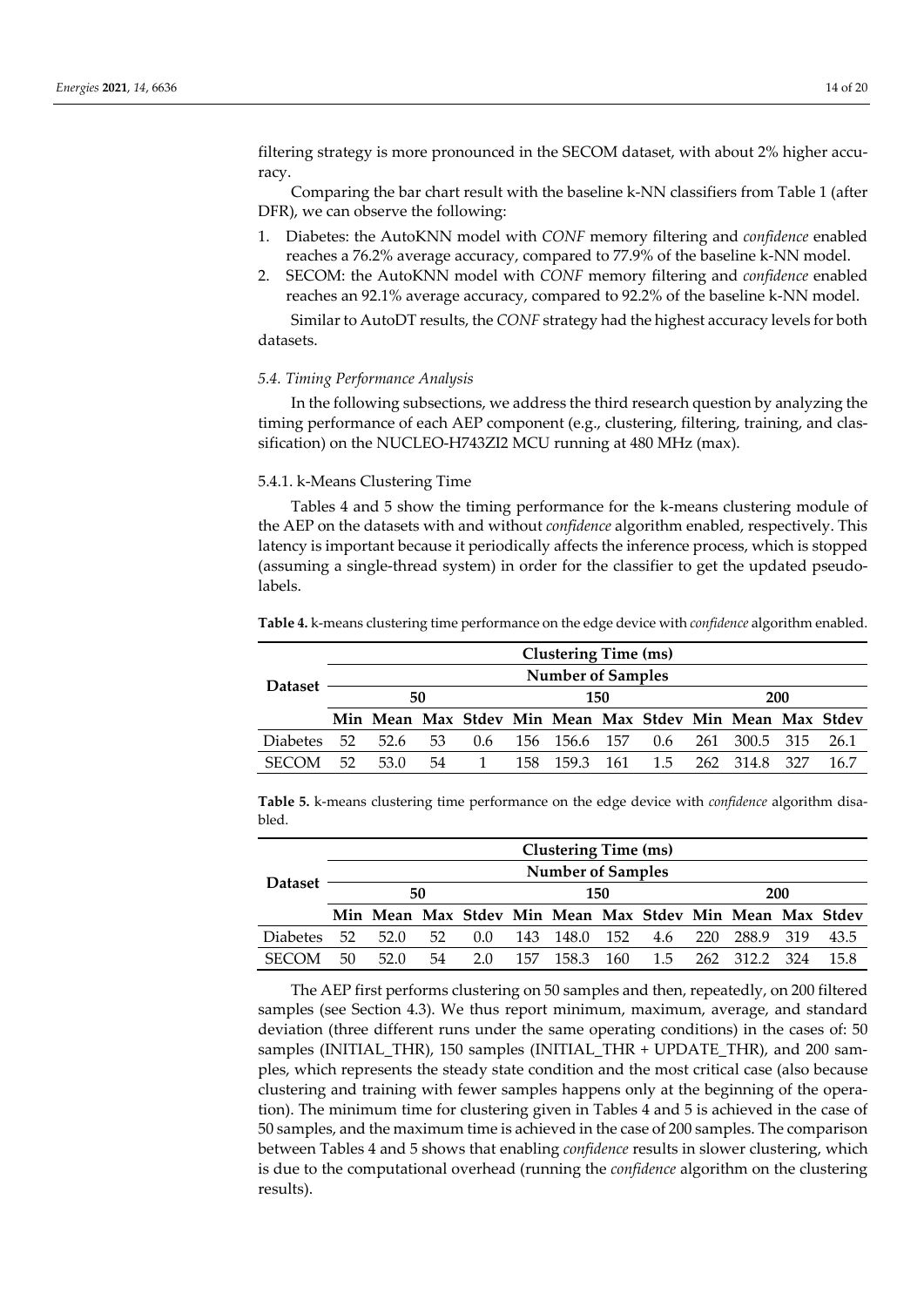Moreover, slight variations in the clustering time occurred due to the stopping criterion of the k-means clustering adopted in the AEP, which stops the algorithm once the centroids of the newly formed clusters stop changing. This criterion depends on the choice of the initial centroids, which affects the convergence speed. In all AEP tests, the maximum number of iterations of the k-means algorithm is set to 50 (the stopping criterion is met before this number in all tests).

# 5.4.2. Filtering Time

This latency is important, because filtering is performed at regular intervals and affects the inference process. Table 6 shows the timing performance for the three filtering strategies used in the AEP: *FIFO*, *RND*, and *CONF*.

| <b>Filtering Time (ms)</b> |                                                       |       |         |       |             |  |  |
|----------------------------|-------------------------------------------------------|-------|---------|-------|-------------|--|--|
| <b>Datasets</b>            | FIFO w/o Con- FIFO w Confi- RND w/o Con- RND w Confi- |       |         |       | <b>CONF</b> |  |  |
|                            | fidence                                               | dence | fidence | dence |             |  |  |
| Diabetes                   |                                                       |       |         |       |             |  |  |
| <b>SECOM</b>               |                                                       |       |         |       |             |  |  |

**Table 6.** Filtering time performance on the edge device with different strategies.

The filtering is performed repeatedly to keep only MEMORY\_SIZE samples (200 samples in this case). From the above results, for both datasets, we can see that *FIFO* and *RND* have the same timing performance, with a slightly faster filtering time when *confidence* is enabled. This is because the *confidence* algorithm removes some uncertain samples after clustering, resulting in a smaller number of samples that need to be filtered (e.g., instead of 200 out of 300 samples, 200 out of 280 samples would be filtered). The *CONF* strategy takes more time due to the execution of the sorting algorithm needed to identify the MEMORY\_SIZE samples having higher *confidence*.

## 5.4.3. Decision Tree Training Time

Another significant AEP system latency factor is given by the DT training time, which is summed with the clustering time and filtering time discussed in the previous sub-sections. The results in Table 7 illustrate the minimum, maximum, and average training latency on the datasets using the hyper-parameter configuration reported in Table 2.

|                 |                          |                                                          |    |     |    | DT Training Time (ms) |     |     |     |         |       |      |
|-----------------|--------------------------|----------------------------------------------------------|----|-----|----|-----------------------|-----|-----|-----|---------|-------|------|
|                 | <b>Number of Samples</b> |                                                          |    |     |    |                       |     |     |     |         |       |      |
| <b>Dataset</b>  |                          |                                                          | 50 |     |    |                       | 150 |     |     |         | 200   |      |
|                 |                          | Min Mean Max Stdev Min Mean Max Stdev Min Mean Max Stdev |    |     |    |                       |     |     |     |         |       |      |
| <b>Diabetes</b> | 5.                       | 6.0                                                      | 7  | 1.0 | 37 | 43.3                  | 50  | 6.5 | 104 | - 127.5 | - 139 | 11.2 |
| <b>SECOM</b>    | 10                       | 10.6                                                     | 11 | 0.6 | 86 | 90.6                  | 94  | 4.2 | 71  | 133.3   | 198   | 36.5 |

**Table 7.** Decision tree training time on the edge device.

While starting from an empty dataset, which is continuously updated, the training time varies with the number of samples, so three cases were considered: the case with 50 samples (INITIAL THR samples), the case with 150 samples (INITIAL THR  $+$  UP-DATE\_THR), and the case with 200 samples (steady state condition). *Confidence* is enabled in all cases, and the *CONF* filtering method is used for the 200 sample case (the temporal effects of the filtering strategies are analyzed in the previous section).

The minimum training time, reported in Table 7, is achieved in the 50 sample case, and the maximum time is achieved in the 200 sample case. The average AutoDT training time and standard deviation analysis are also shown in Table 7 after three different runs in the same operational conditions.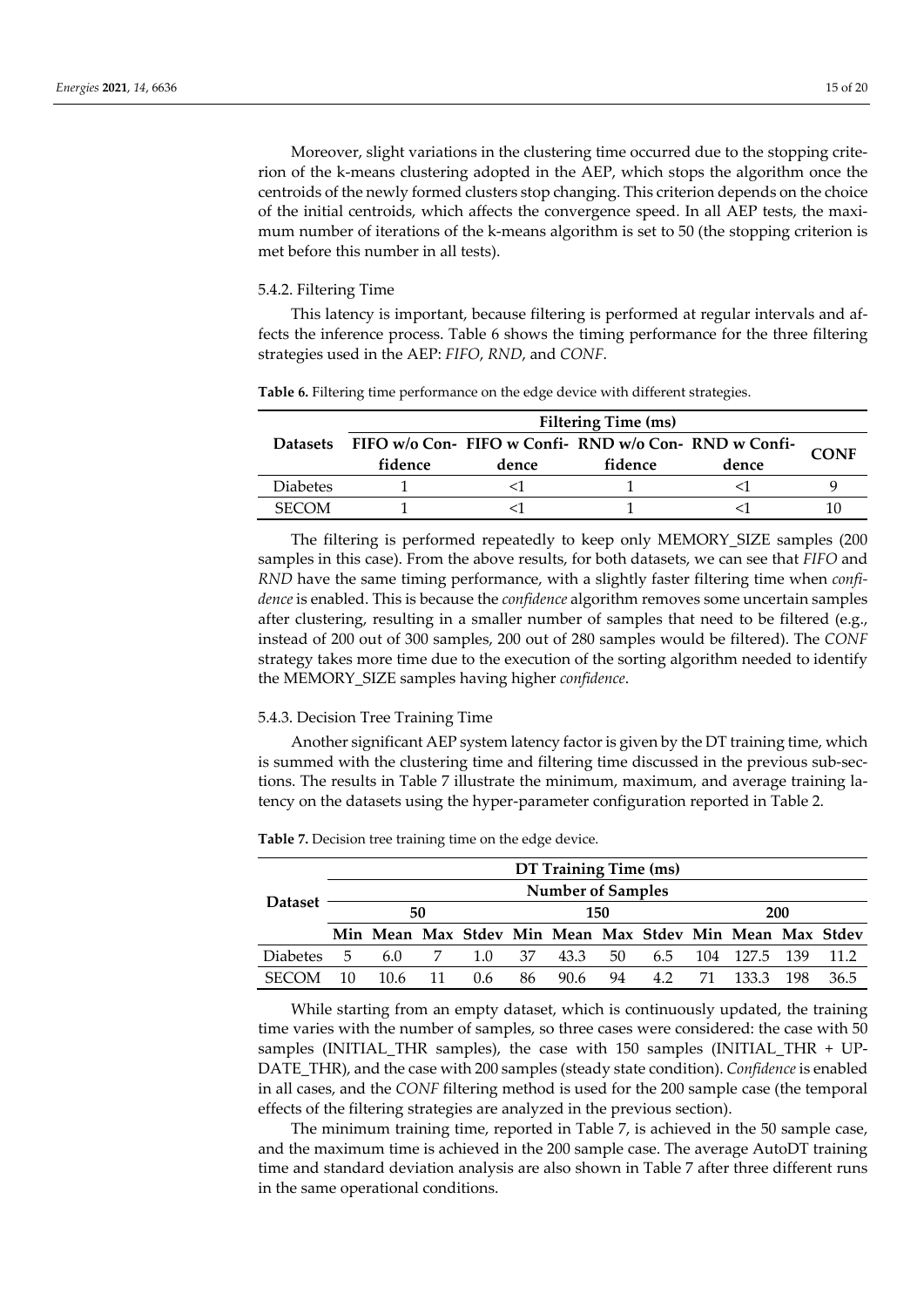The time for inference with the DT and the k-NN classifiers in the AEP is shown in Table 8. We always consider the 200 samples case, which is the steady-state condition.

| <b>Table 8.</b> Inference time performance on the edge device for the two supported classifiers. |  |  |  |
|--------------------------------------------------------------------------------------------------|--|--|--|
|                                                                                                  |  |  |  |

|                 |    | <b>Inference Time (ms)</b> |
|-----------------|----|----------------------------|
| <b>Dataset</b>  | DТ | <b>KNN</b>                 |
| <b>Diabetes</b> |    |                            |
| <b>SECOM</b>    |    |                            |

The inference time with the DT classifier is relatively low (less than 1 ms) for both datasets. This is because the DT algorithm produces a simple model despite the size of the training set. For the k-NN classifier, the inference time is slightly higher (1 ms for both datasets), because the k-NN inference algorithm requires the exploration of the entire training set, and thus its size plays an important role in the timing performance.

### *5.5. AEP vs. Full Supervised Scenario on the Edge*

As a final experiment, we compared the performance of the baseline models from Table 1 in a fully supervised scenario (i.e., training on the cloud then deploy the model) with the performance of AEP (accuracy and latency), and the results are shown in Table 9. The base models are deployed with the Micro-LM module of the ELM framework [33].

**Table 9.** Performance evaluation between base models and AEP on the NUCLEO-H743ZI2 board.

|                 | DТ       |             | AutoDT      |             |          | $k$ -NN   | AutoKNN     |                 |  |
|-----------------|----------|-------------|-------------|-------------|----------|-----------|-------------|-----------------|--|
| <b>Dataset</b>  |          | Inference   | Accuracy    | Inference   | Accuracy | Inference |             | Inference       |  |
|                 | Accuracy | <b>Time</b> |             | <b>Time</b> |          | Time      | Accuracy    | Time            |  |
| Diabetes 81.16% |          |             | 76.67%      |             | 77.90%   |           | 76.17%      |                 |  |
|                 |          | $\leq 1$ ms | $(-5.53%)$  | $<1$ ms     |          | 4 ms      | $(-0.22\%)$ | 1 <sub>ms</sub> |  |
|                 | 92.22%   | $<1$ ms     | 91.83%      |             | 92.22%   |           | 92.07%      |                 |  |
|                 |          |             | $(-0.42\%)$ | $\leq 1$ ms |          | 7 ms      | $(-0.16%)$  | 1 ms            |  |

From the results, we can see that the AEP accuracy drop wrt the baseline models is up to 5.5% and 0.4% for diabetes and SECOM, respectively. The inference time is relatively short in all cases, with partially better performance on the AEP (since fewer samples are processed, *MEMORY\_SIZE* = 200 samples).

However, it is important to emphasize that the inference time performance reported in Table 8 does not take into account the specific case of the samples coming every *UP-DATE\_THR* samples (100 new samples in this case study), when a new clustering and training run is performed by the AEP. For such samples, the latency is thus given by Equations (2) and (3), for AutoDT and AutoKNN, respectively. Table 10 shows the computed inference time for this sample for both datasets:

 $AutoDT_{latency@UT} = inference_time_{DT\_Table_8} + aep_{clustering_time} + aep_{filtering_time}$  $+$   $aep_{DT}$  training time (2)

 $AutokNN_{latency@UT} = inference time_{KNN\_Table\_8} + aep_{clustering\_time} + aep_{filtering\_time}$  (3)

**Table 10.** Inference time for the first sample after each *UPDATE\_THR*.

|                 |                  | Inference Time (ms) |
|-----------------|------------------|---------------------|
| <b>Dataset</b>  | AutoDT           | AutoKNN             |
| <b>Diabetes</b> | 437.             | 310.7               |
| <b>SECOM</b>    | 458 <sup>°</sup> | 325.9               |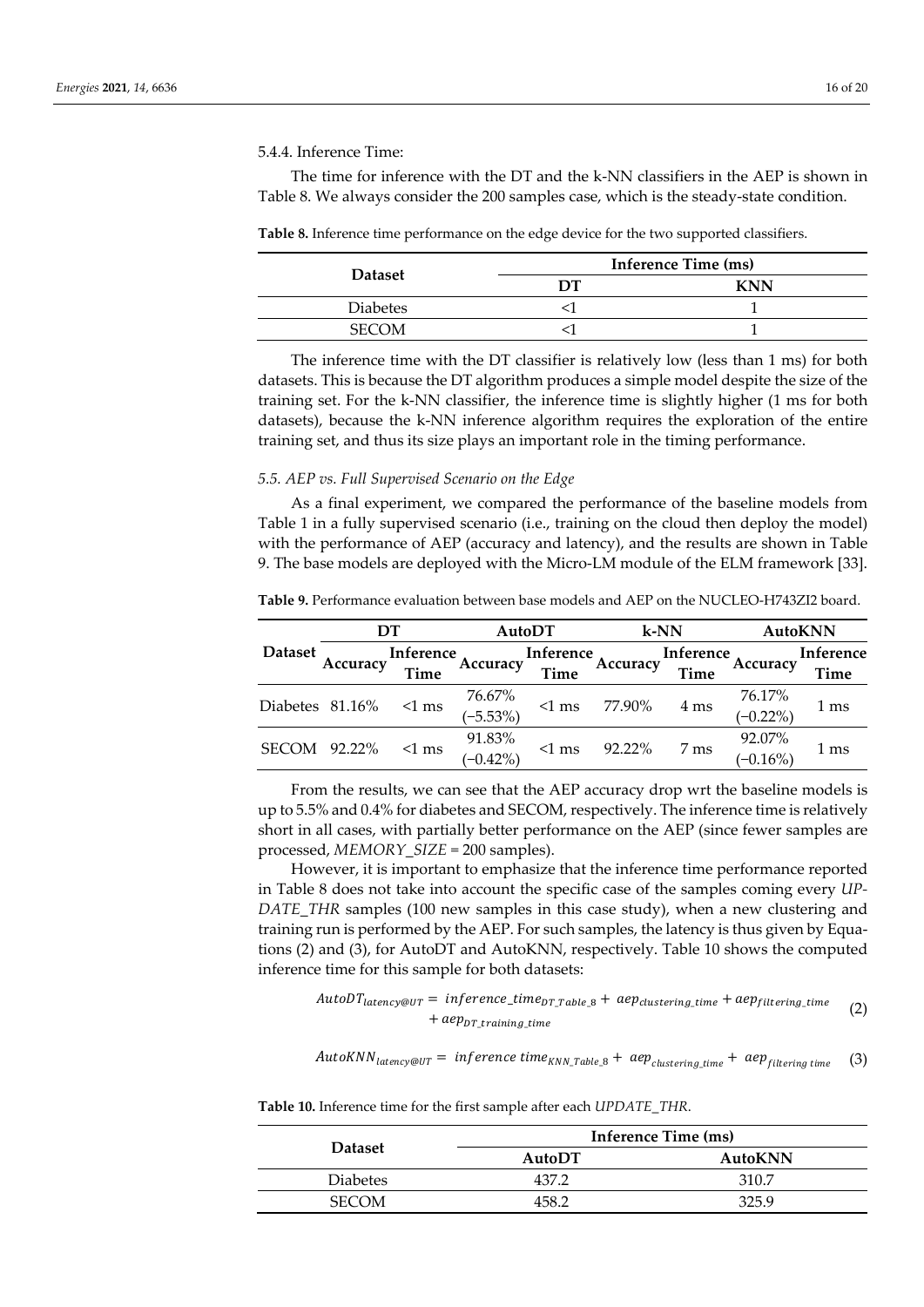The "one-shot" AEP option avoids the periodical update, at the cost of an accuracy drop with respect to the full AEP system reported in Table 9. The comparison is provided in Table 11. For the diabetes dataset, a 2% decrease in accuracy is observed when using AutoDT, while a marginal loss in accuracy of less than 1% is observed when using AutoKNN. For the SECOM dataset, a degradation in accuracy by 1.25% and 2.59% is observed for AutoDT and AutoKNN, respectively.

Table 11. "One-shot" AEP performance accuracy (and accuracy drop with respect to the full AEP system) on the NUCLEO-H743ZI2 board.

| <b>Dataset</b>  |           | Accuracy | Accuracy drop |          |  |
|-----------------|-----------|----------|---------------|----------|--|
|                 | $A$ utoDT | AutoKNN  | AutoDT        | AutoKNN  |  |
| <b>Diabetes</b> | 74.67%    | 75.32%   | $2.00\%$      | $0.85\%$ |  |
| <b>SECOM</b>    | 90.58%    | 89.48%   | 1.25%         | $2.59\%$ |  |

### *5.6. Summative Considerations*

As a summary, we can state that the AEP (AutoDT and AutoKNN) provides accuracy levels comparable to the models of the same type (DT and KNN) trained on actual labels and with the full dataset. This stresses feasibility and effectiveness of the proposed selflearning pipeline. Our experience has also shown that not including in the training memory samples having a soft k-means *confidence* value under a certain threshold is a good option to enhance overall system robustness, especially in the case of overlapping clusters, and leads to performance improvement in all cases. Robustness—which is particularly critical in remote, autonomous systems—can be further increased by implementing a sample filtering strategy (e.g., *CONF*, which outperforms *FIFO* and *RND*), which allows us to incrementally improve the dataset (while not increasing its size) by retaining the samples with higher confidence values. In our tests, the achieved accuracy improvements are relatively limited (under 3%) but allow us to move closer to the reference values of the supervised learning implementation. We also argue that the test datasets are already optimized, while actual field operation may deal with noisy measurements, in which case the robustness enhancing solutions presented in this paper should be more relevant.

Considering the timing performance, the inference time is relatively low in all cases, but the overhead incurred by periodic clustering and training may be unacceptable in some real-time application cases due to the interruption of the usual (inference) flow. To avoid this temporal overhead, a simple "one-shot" execution implementation is available from the AEP at the cost of a slight decrease in accuracy. A better solution could be achieved by parallelizing the inference and clustering/training tasks in a real-time embedded operating system, provided that the inference task does not already consume the whole CPU time, if the system is not multi-core.

# **6. Conclusions and Future Work**

With the rapid development of IoT technologies, end-devices deployed in the field are becoming ever more powerful and able to process data before delivery to the cloud, thus reducing transmission rates, bandwidth, and energy consumption. Processing data through ML models typically requires supervised training, which requires labeled datasets. Manual labelling of datasets is a bottleneck that is addressed in literature through development of semi-supervised learning and self-supervised learning techniques.

The advancement over state-of-the-art advancements aimed by this paper is twofold. First, we have proposed the autonomous edge pipeline (AEP), a system that combines unsupervised clustering, supervised learning, and inferencing in order to autonomously classify binary samples on the edge. The system is implemented in pure C, which makes it available for any microcontroller and resource constrained device. The system also features training memory management strategies in order to deal with the limited footprint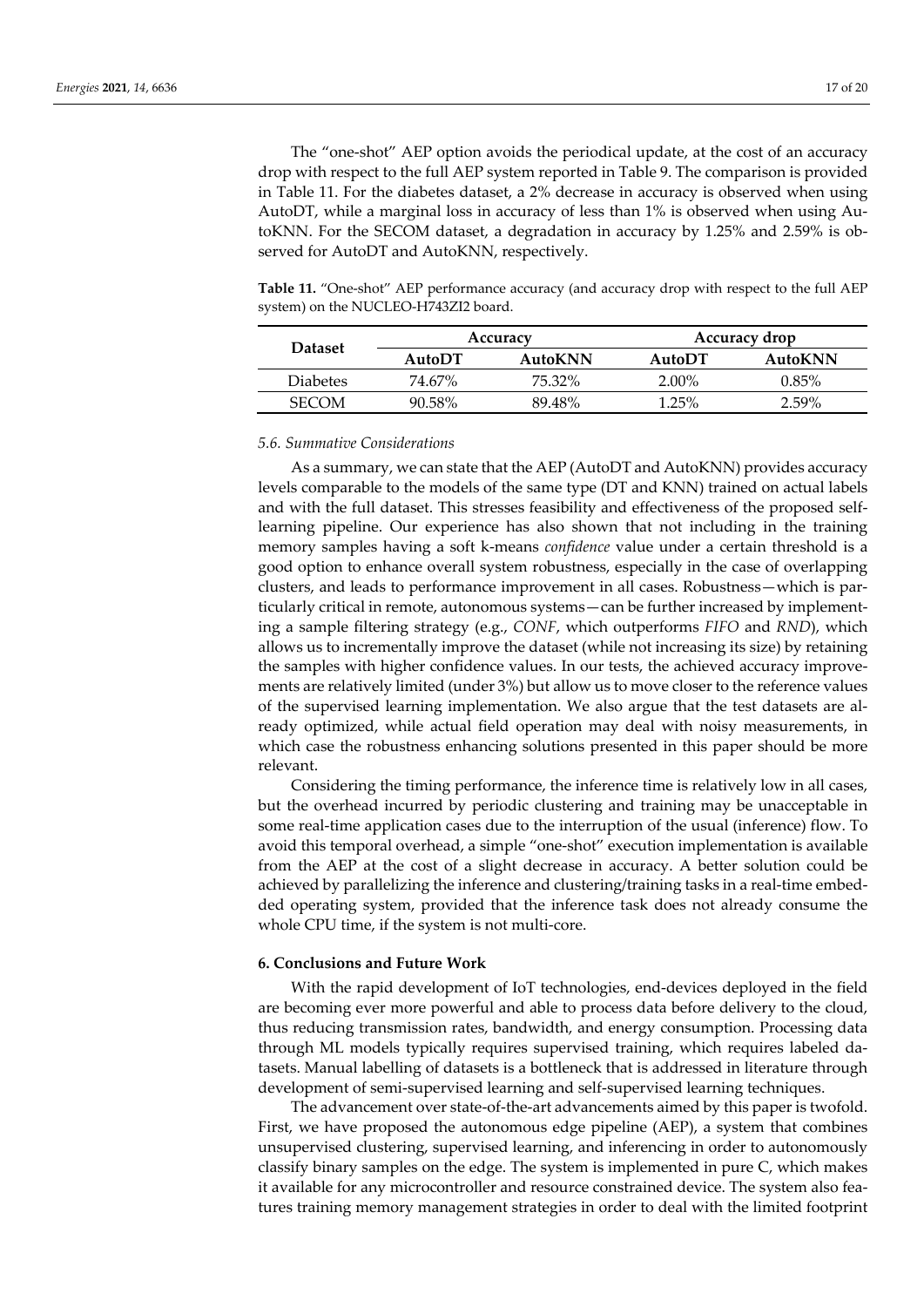of embedded devices and keep the energy demand low. To support the research activity in the field, the AEP is made available open source in the context of the ELM platform [33] (https://github.com/Edge-Learning-Machine/AEP (accessed on 16 September 2021)).

Second, we have explored the performance of the system in order to obtain a quantitative characterization of self-learning in an embedded environment. An experimental analysis of two publicly available IoT datasets shows that the AEP achieves similar performance levels as the corresponding models trained on actual labels and with the full dataset. Our experience stresses the importance of filtering some samples in order to select the most effective samples for building the training set. This can be achieved by setting a proper threshold for the *confidence* value provided by the soft k-means algorithm. Classification performance can be slightly increased over time by keeping in the training memory only the samples with higher *confidence* values, and periodically executing new training sessions. In terms of timing performance, the inference time is very short, but the overhead incurred by periodic clustering and training penalizes the timing performance. This extra time overhead can be avoided by a "one-shot" implementation, where clustering and training are performed only once when the threshold MEMORY\_SIZE samples is reached, resulting in a slight drop in accuracy.

The AEP system is completely application independent. Potential benefits are expected to be significant in several application domains, for instance as it would allow introducing checks that are currently not foreseeable because of the need for manual sample labeling. For example, it could be possible to extend quality control in industrial plants by applying the AEP to detect defects and anomalies in several stages of a manufacturing chain. This application scenario is also close to the one represented by the SECOM dataset studied in this paper. Of course, the loss in accuracy wrt a supervised-learning-based system should be carefully considered in a complete system/product design perspective, particularly for health/safety-related applications, for which unsupervised learning looks critical. More generally, human factor aspects, such as privacy, invasiveness, and dignity, must be always taken into account when designing real-world applications.

In the future, we plan to extend the implementation of the AEP to support other labeling methods and classification algorithms, paying particular attention to the computational cost of the training phase, which could be particularly critical on resource-scarce devices and may require some optimizations. We are also interested in exploring an AEP extension addressing time-series. Moreover, task parallelism or an escape algorithm is required to avoid the inference latency overhead caused by the labeling and training phases needed at each model update.

**Author Contributions:** F.S., Conceptualization and Software; R.B., J.D. and F.B., Conceptualization and Supervision; A.D.G., Conceptualization. All authors have read and agreed to the published version of the manuscript.

**Funding:** This research received no external funding.

**Institutional Review Board Statement:** Not applicable.

**Informed Consent Statement:** Not applicable.

**Data Availability Statement:** Not applicable.

**Conflicts of Interest:** The authors declare no conflict of interest.

# **References**

- 1. Branco, S.; Ferreira, A.G.; Cabral, J. Machine learning in resource-scarce embedded systems, FPGAs, and end-devices: A survey. *Electron.* **2019**, *8*, 1289.
- 2. Ross, D.A.; Lim, J.; Lin, R.S.; Yang, M.H. Incremental learning for robust visual tracking. *Int. J. Comput. Vis.* **2008**, *77*, 125–141.
- 3. Cisco Annual Internet Report—Cisco. Available online: https://www.cisco.com/c/en/us/solutions/executiveperspectives/annual-internet-report/index.html (accessed on 28 June 2021).
- 4. Roh, Y.; Heo, G.; Whang, S.E. A Survey on Data Collection for Machine Learning: A Big Data-AI Integration Perspective. *IEEE Trans. Knowl. Data Eng.* **2021**, *33*, 1328–1347.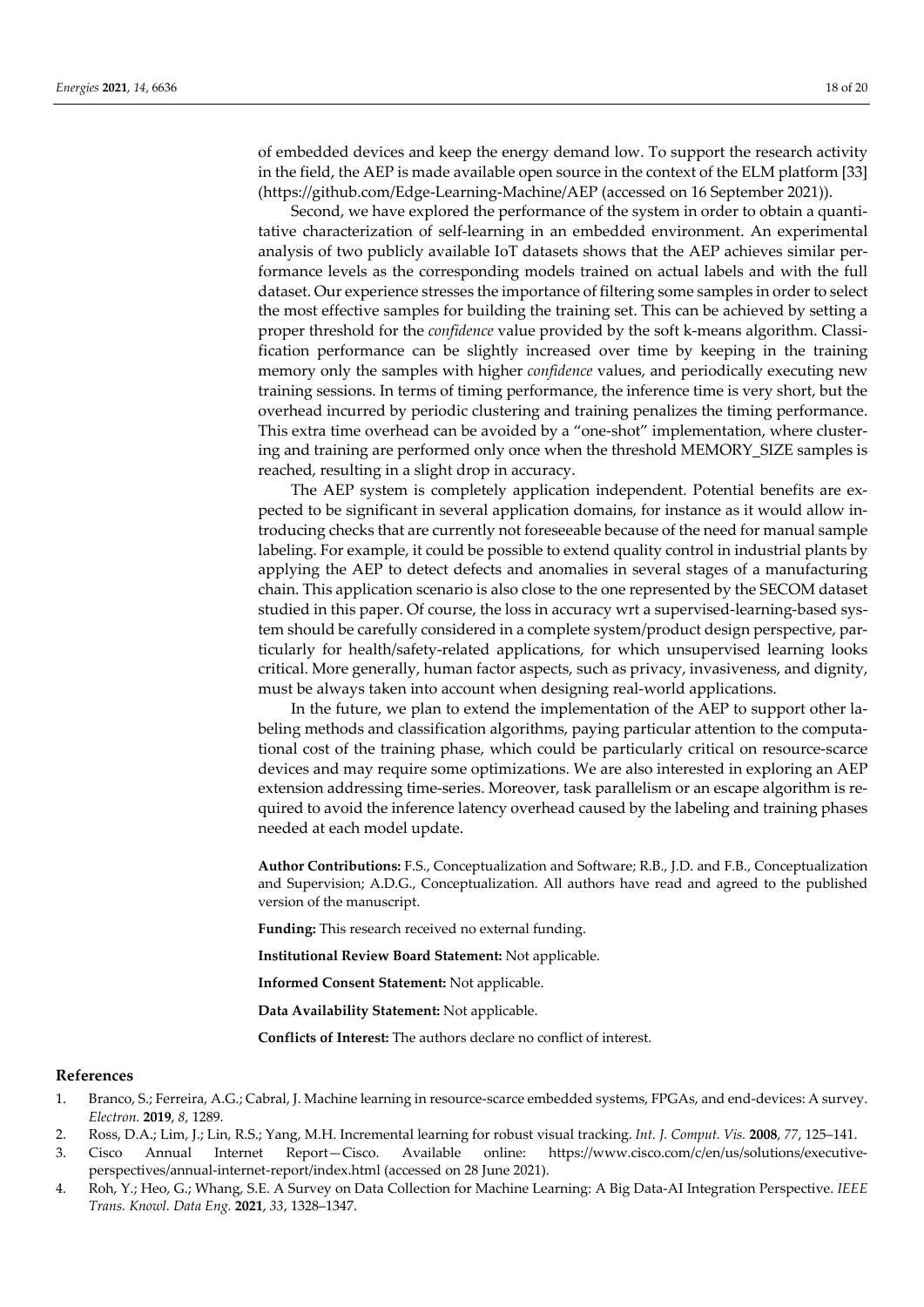- 5. van Engelen, J.E.; Hoos, H.H. A survey on semi-supervised learning. *Mach. Learn.* **2020**, *109*, 373–440.
- 6. Géron, A. *Hands-On Machine Learning with Scikit-Learn, Keras, and TensorFlow—Concepts, Tools, and Techniques to Build Intelligent Systems*, 2nd ed.; Nicole Tache, Ed.; O'Reilly Media, Inc.: Sebastopol, CA, USA, 2011; Volume 44; ISBN 9788578110796.
- 7. Bellotti, F.; Berta, R.; De Gloria, A.; Doyle, J.; Sakr, F. Exploring Unsupervised Learning on STM32 F4 Microcontroller. In *Lecture Notes in Electrical Engineering*; Springer, Cham: 2021; Volume 738, pp. 39–46.
- 8. Qaddoura, R.; Al-Zoubi, A.M.; Almomani, I.; Faris, H. A multi-stage classification approach for iot intrusion detection based on clustering with oversampling. *Appl. Sci.* **2021**, *11*, 3022.
- 9. Alapati, Y.; Sindhu, K. Combining Clustering with Classification: A Technique to Improve Classification Accuracy. *Int. J. Comput. Sci. Eng.* **2016**, *5*, 336–338.
- 10. Bao, J.; Hamdaoui, B.; Wong, W.K. IoT Device Type Identification Using Hybrid Deep Learning Approach for Increased IoT Security. In Proceedings of the 2020 International Wireless Communications and Mobile Computing (IWCMC 2020), Limassol, Cyprus, 15–19 June 2020; pp. 565–570.
- 11. Zhou, X.; Liang, W.; Wang, K.I.K.; Wang, H.; Yang, L.T.; Jin, Q. Deep-Learning-Enhanced Human Activity Recognition for Internet of Healthcare Things. *IEEE Internet Things J.* **2020**, *7*, 6429–6438.
- 12. Ravi, N.; Shalinie, S.M. Learning-Driven Detection and Mitigation of DDoS Attack in IoT via SDN-Cloud Architecture. *IEEE Internet Things J.* **2020**, *7*, 3559–3570.
- 13. Rathore, S.; Park, J.H. Semi-supervised learning based distributed attack detection framework for IoT. *Appl. Soft Comput. J.* **2018**, *72*, 79–89.
- 14. Jaiswal, A.; Babu, A.R.; Zadeh, M.Z.; Banerjee, D.; Makedon, F. A Survey on Contrastive Self-Supervised Learning. *Technologies* **2020**, *9*, 2.
- 15. Wu, Y.; Wang, Z.; Shi, Y.; Hu, J. Enabling On-Device CNN Training by Self-Supervised Instance Filtering and Error Map Pruning. *IEEE Trans. Comput.-Aided Des. Integr. Circuits Syst.* **2020**, *39*, 3445–3457.
- 16. Saeed, A.; Ozcelebi, T.; Lukkien, J. Multi-task Self-Supervised Learning for Human Activity Detection. *Proc. ACM Interact. Mob. Wearable Ubiquitous Technol.* **2019**, *3*, 1–30.
- 17. Saeed, A.; Salim, F.D.; Ozcelebi, T.; Lukkien, J. Federated Self-Supervised Learning of Multisensor Representations for Embedded Intelligence. *IEEE Internet Things J.* **2021**, *8*, 1030–1040.
- 18. Kumar, S.; Tiwari, P.; Zymbler, M. Internet of Things is a revolutionary approach for future technology enhancement: A review. *J. Big Data* **2019**, *6*, 1–21.
- 19. Tokognon, A.C.; Gao, B.; Tian, G.Y.; Yan, Y. Structural Health Monitoring Framework Based on Internet of Things: A Survey. *IEEE Internet Things J.* **2017**, *4*, 619–635.
- 20. Patel, K.K.; Patel, S.M.; Scholar, P.G. Internet of Things-IOT: Definition, Characteristics, Architecture, Enabling Technologies, Application & Future Challenges. *Int. J. Eng. Sci. Comput.* **2016**, doi:10.4010/2016.1482.
- 21. Althoubi, A.; Alshahrani, R.; Peyravi, H. Delay analysis in iot sensor networks†. *Sensors* **2021**, *21*, 3876.
- 22. Lin, L.; Liao, X.; Jin, H.; Li, P. Computation Offloading towards Edge Computing. *Proc. IEEE* **2019**, *107*, 1584–1607.
- 23. Sharma, S.K.; Wang, X. Live Data Analytics With Collaborative Edge and Cloud Processing in Wireless IoT Networks. *IEEE Access* **2017**, *5*, 4621–4635.
- 24. Berta, R.; Kobeissi, A.; Bellotti, F.; de Gloria, A. Atmosphere, an Open Source Measurement-Oriented Data Framework for IoT. *IEEE Trans. Ind. Inform.* **2021**, *17*, 1927–1936, doi:10.1109/TII.2020.2994414.
- 25. Celebi, M.E.; Aydin, K. *Unsupervised Learning Algorithms*, 1st ed.; Springer International Publishing Switzerland, 2016; ISBN 9783319242118.
- 26. Aggarwal, C. C. & Reddy, C. K. (eds.) (2014). *Data Clustering: Algorithms and Applications*. CRC Press. ISBN: 978-1-46-655821-2.
- 27. Arthur, D.; Vassilvitskii, S. k-means++: The advantages of careful seeding. In Proceedings of the Eighteenth Annual ACM-SIAM Symposium on Discrete Algorithms, New Orleans LA, USA, 7–9 January 2007.
- 28. Cunningham, P.; Cord, M.; Delany, S.J. Supervised learning. In *Cognitive Technologies*; Springer: Berlin/Heidelberg, Germany, 2008; pp. 21–49.
- 29. Taunk, K.; De, S.; Verma, S.; Swetapadma, A. A brief review of nearest neighbor algorithm for learning and classification. In Proceedings of the 2019 International Conference on Intelligent Computing and Control Systems (ICCS 2019), Madurai, India, 15–17 May 2019; pp. 1255–1260.
- 30. Rokach, L.; Maimon, O. Decision Trees. In *Data Mining and Knowledge Discovery Handbook*; Springer: Boston, MA, ,2006; pp. 165– 192.
- 31. Sakr, F.; Gloria, A. De; Bellotti, F.; Doyle, J.; Berta, R. *Memory-Efficient CMSIS-NN with Replacement Strategy*; To appear in the Proceedings of the IEEE International Conference on Future Internet of Things and Cloud (FiCloud) 2021; pp. 8–12.
- 32. Gordon, A.D.; Breiman, L.; Friedman, J.H.; Olshen, R.A.; Stone, C.J. Classification and Regression Trees. *Biometrics* **1984**, *40*, 874.
- 33. Sakr, F.; Bellotti, F.; Berta, R.; De Gloria, A. Machine learning on mainstream microcontrollers†. *Sensors* **2020**, *20*, 2638. 34. Edge-Learning-Machine·GitHub. Available online: https://github.com/Edge-Learning-Machine (accessed on 15 May 2020).
- 35. ST. NUCLEO-H743ZI—STM32 Nucleo-144 Development Board with STM32H743ZI MCU, Supports Arduino, ST Zio and Morpho Connectivity—STMicroelectronics. Available online: https://www.st.com/en/evaluation-tools/nucleo-h743zi.html (accessed on 27 June 2021).
- 36. Chatrati, S.P.; Hossain, G.; Goyal, A.; Bhan, A.; Bhattacharya, S.; Gaurav, D.; Tiwari, S.M. Smart home health monitoring system for predicting type 2 diabetes and hypertension. *J. King Saud Univ.—Comput. Inf. Sci.* **2020**, doi:10.1016/j.jksuci.2020.01.010.